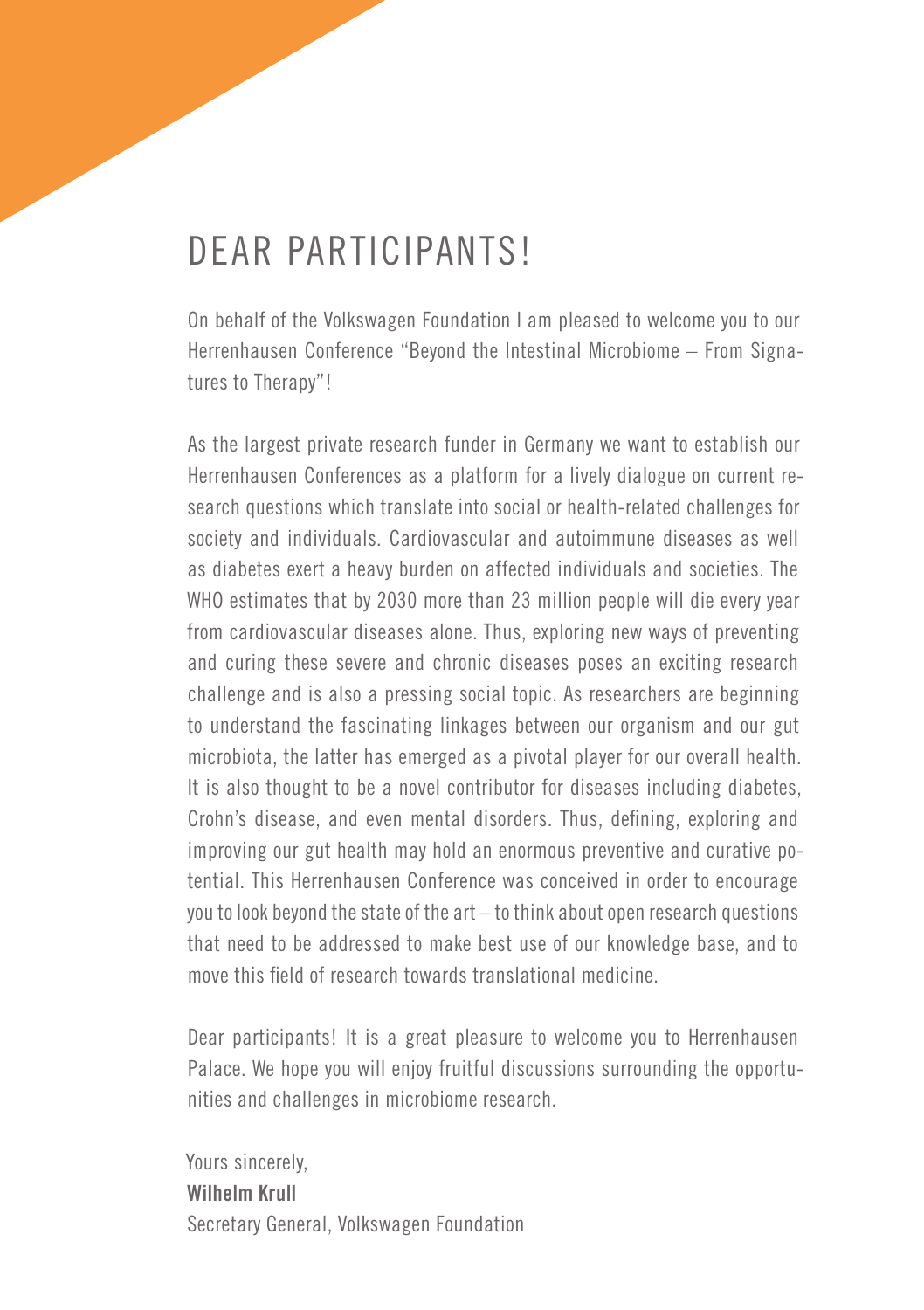**OCTOBER 8-10, 2014**  BEYOND THE INTESTINAL MICROBIOME – FROM SIGNATURES TO THERAPY HERRENHAUSEN CONFERENCE

HERRENHAUSEN PALACE, HANOVER, GERMANY

### PROGRAM

### **WEDNESDAY OCTOBER 8, 2014**

| $2:00$ P.M. | WELCOME ADDRESS                                         |
|-------------|---------------------------------------------------------|
| AUDITORIUM  | Wilhelm Krull, Secretary General, Volkswagen Foundation |

**2:15 P.M. KEYNOTE** 

THE GUT MICROBIOTA IN HEALTH AND DISEASE  **Karsten Kristiansen,** University of Copenhagen and BGI-Shenzhen

**3:15 P.M.** COFFEE BREAK FOYER

**3:45 P.M. FROM MOLECULES TO CELLS** AUDITORIUM CHAIR **Philip Rosenstiel,** University of Kiel

> LINKING PATHOGEN VIRULENCE, THE MICROBIOTA AND DISEASE  **Gabriel Nunez,** University of Michigan

COPING WITH STRESS IN THE INTESTINAL CRYPT  **Arthur Kaser,** University of Cambridge

PERMISSIVE SIGNALS FROM THE COMMENSAL MICROBIOTA POISE EXPRESSION OF PROINFLAMMTORY CYTOKINE GENES IN MONONUCLEAR PHAGOCYTES  **Andreas Diefenbach,** University of Mainz Medical Centre

All academic titles have been omitted.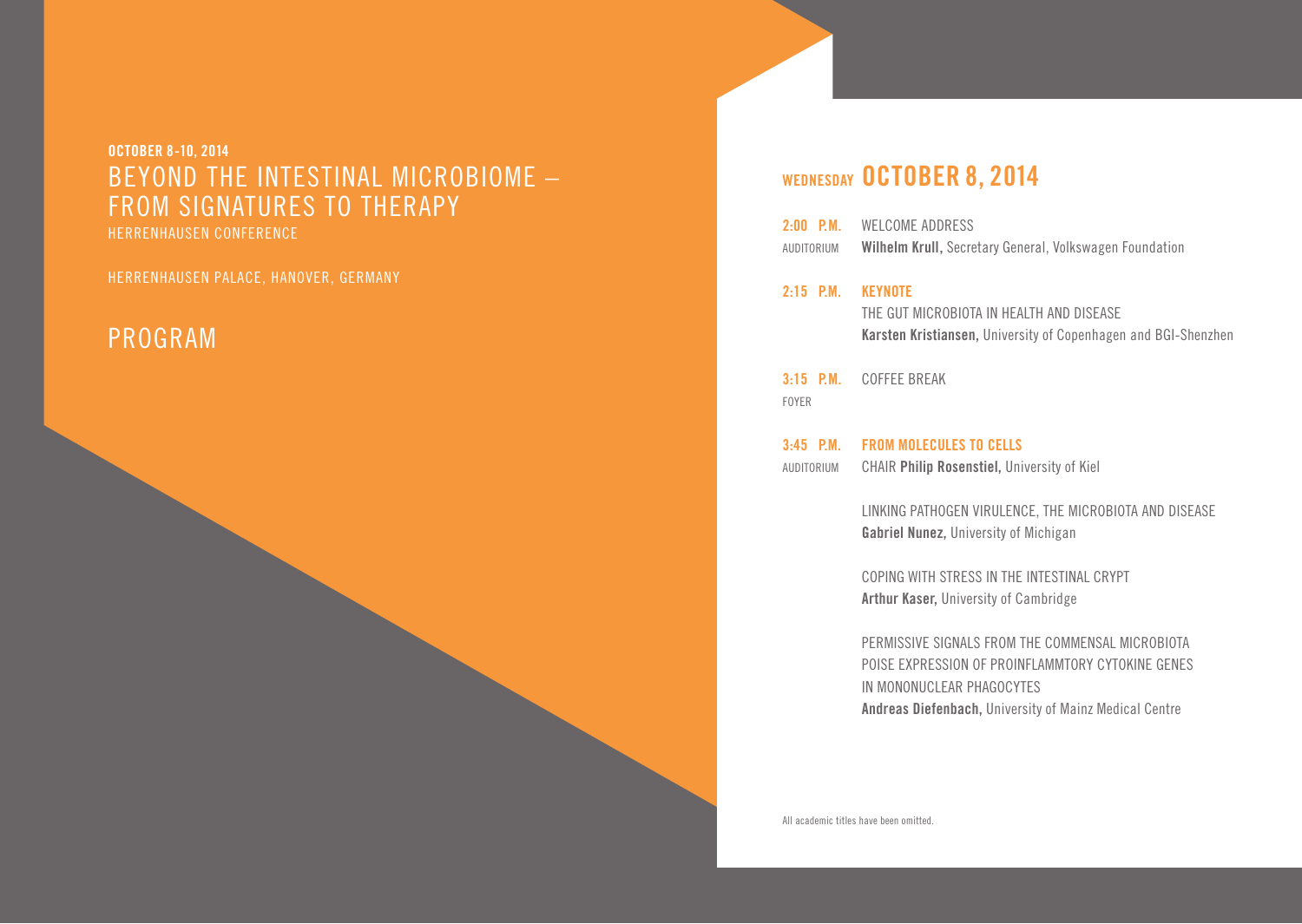### **5:30 P.M.** LIGHTNING TALKS I

**6:00 P.M.** POSTER SESSION AND APERITIF FOYER

#### **7:00 P.M. MUSICIAN´S SYMBIOSIS**

FESTSAAL **Noé Inui** (Violin) & **Vassillis Varvaresos** (Piano) www.noeinui.com www.varvaresos.com

**7:45 P.M.** CONFERENCE DINNER

# **THURSDAY OCTOBER 9, 2014**

| $9:00$ A.M.<br>AUDITORIUM         | <b>CELLS - ATTACK AND DEFENSE</b><br>CHAIR Julia-Stefanie Frick, University of Tuebingen                                                          |
|-----------------------------------|---------------------------------------------------------------------------------------------------------------------------------------------------|
|                                   | RECIPROCAL INTERACTIONS BETWEEN THE INTESTINAL MICROBIOTA<br>AND MUCOSAL ANTIBODIES<br><b>Oliver Pabst, RWTH Aachen University Medical Clinic</b> |
|                                   | MICROBIOTA-MEDIATED DEFENSE AGAINST INTESTINAL INFECTION<br>Eric G. Pamer, Memorial Sloan-Kettering Cancer Center                                 |
| <b>FOYER</b>                      | <b>10:10 A.M. COFFEE BREAK AND POSTER SESSION</b>                                                                                                 |
| $10:40$ A.M.<br><b>AUDITORIUM</b> | COMPROMISED MUCOSAL ANTIMICROBIAL DEFENSE AS A DRIVER<br>OF CHRONIC INTESTINAL INFLAMMATION<br>Jan Wehkamp, University Hospital Tübingen          |
|                                   | GENETICALLY MODIFIED LACTOCOCCUS LACTIS FOR PRECISION<br>INTERVENTION IN THE GI TRACT<br>Lothar Steidler, ActoGeniX NV                            |
|                                   | 11:50 A.M. IGHTNING TALKS II                                                                                                                      |
| $12:15$ P.M.                      | POSTER SESSION AND LUNCH                                                                                                                          |

FOYER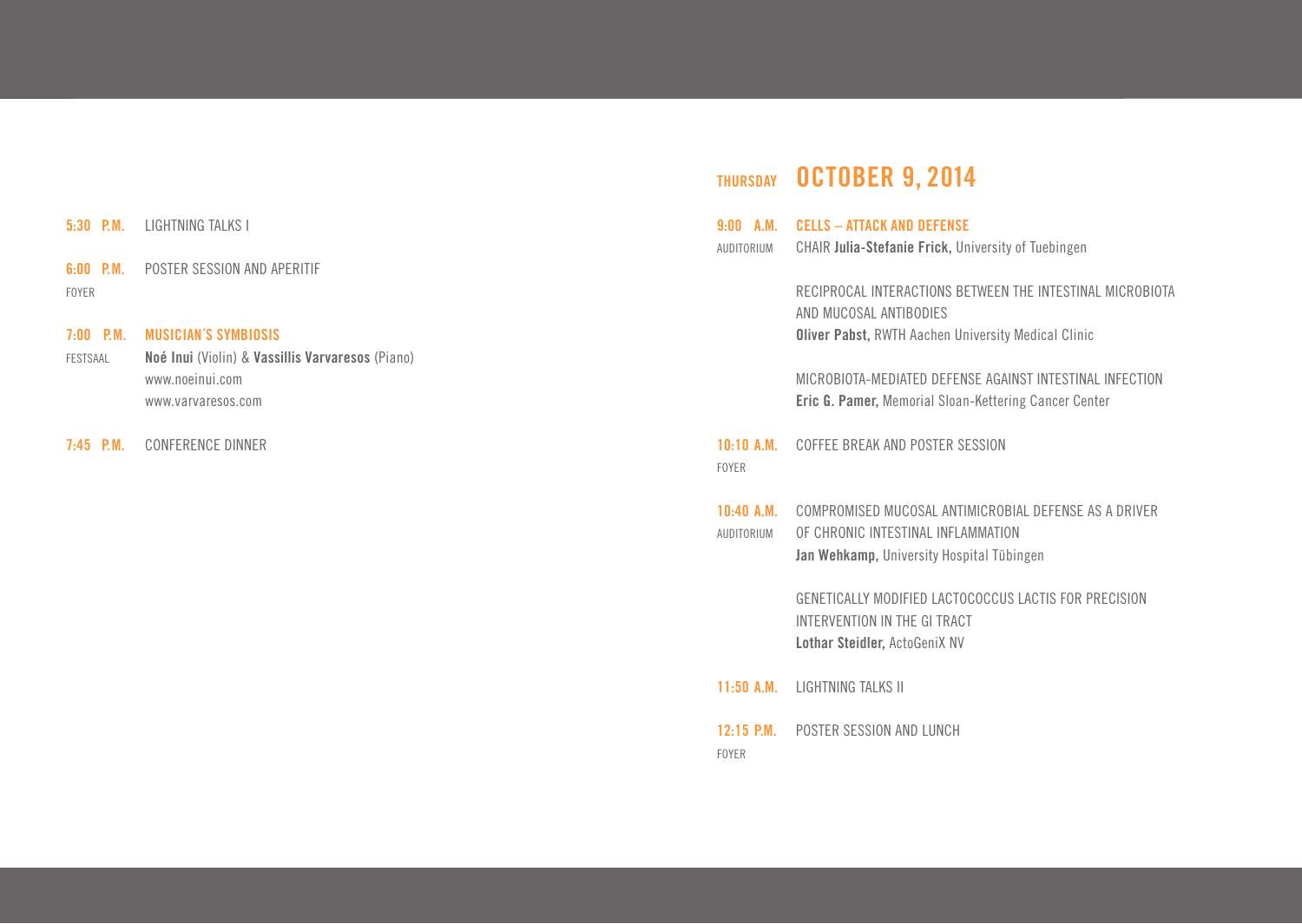#### **2:00 P.M. KEYNOTE**

AUDITORIUM GAMES BETWEEN MICROBES WITH RULES SET BY THE HOST?  **Arne Traulsen,** Max Planck Institute for Evolutionary Biology

#### **2:45 P.M. FROM CELLS TO NETWORKS / ECOSYSTEMS**

CHAIR **Dirk Haller,** Technical University of Munich

EXPLOITING NATURE'S TOOLKIT: MODEL SYSTEMS OF SYMBIOSIS  **Margaret McFall-Ngai,** University of Wisconsin-Madison

 REGULATION OF GUT MICROBIOTA BY FOXP3 AND IGA **Sidonia Fagarasan,** Riken Center for Integrative Medical Sciences

#### **4:00 P.M.** COFFEE BREAK

#### FOYER

**4:45 P.M.** TARGETING THE HUMAN SMALL INTESTINE AND THE IMPACT OF PROBIOTICS AUDITORIUM **Michiel Kleerebezem,** NIZO food research and Wageningen University

> DIET, GUT MICROBIOTA AND WESTERN LIFESTYLE DISEASES  **Charles R. Mackay,** Monash University

**6:00 P.M.** DINNER

FESTSAAL

#### **7:00 P.M. PUBLIC EVENT**

AUDITORIUM (in German, conference attendees are welcome) HUNDERT BILLIONEN MITBEWOHNER – WIE MIKROORGANISMEN UNSERE GESUNDHEIT BEEINFLUSSEN  **Dirk Haller,** Technical University of Munich  **Harald Renz,** University of Marburg  **Mathias Hornef,** Medical School Hanover  **Kerstin Berer,** Max Planck Institute of Neurobiology HOST **Daniel Lingenhöhl,** spektrum online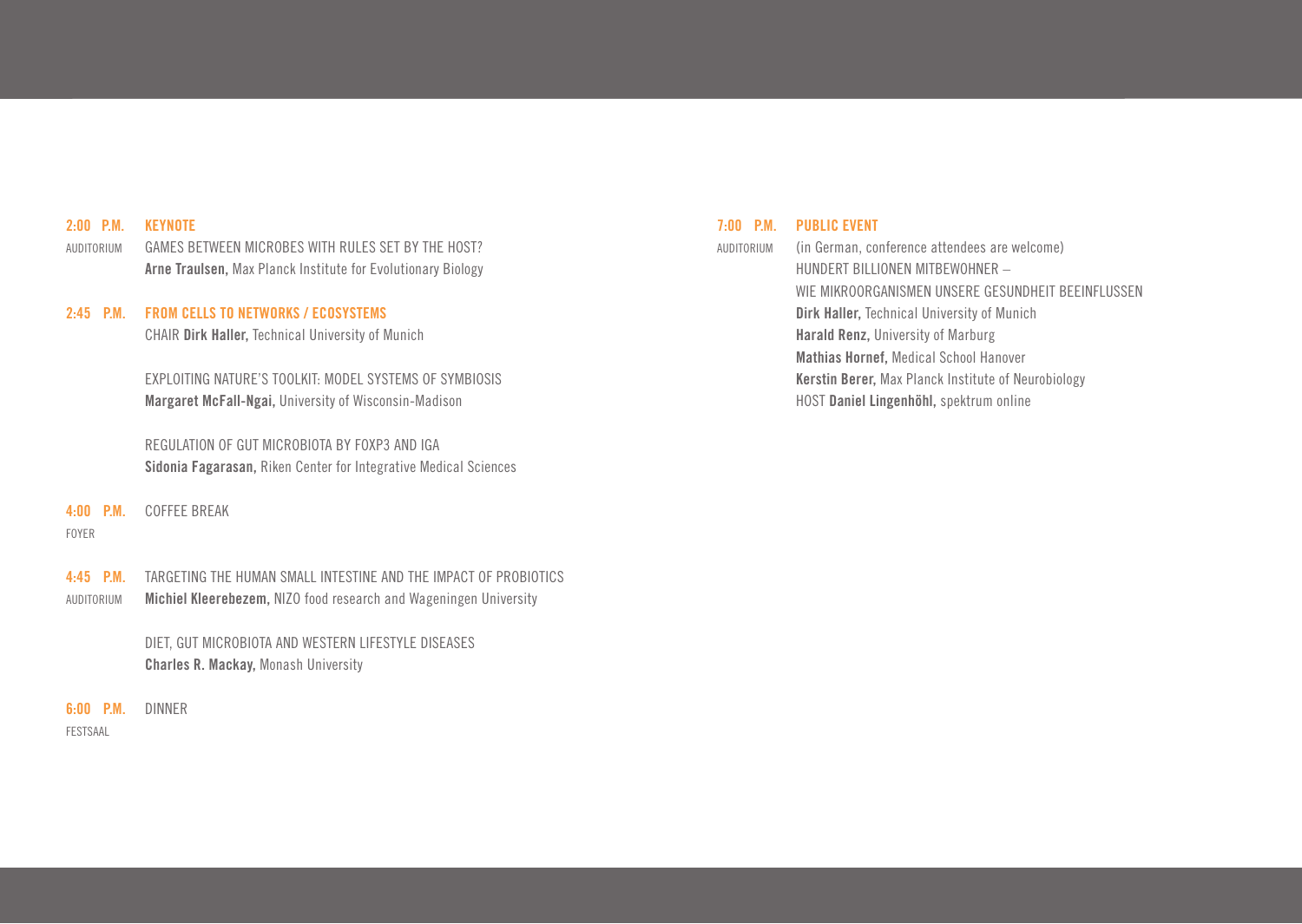### **FRIDAY OCTOBER 10, 2014**

#### **9:00 A.M. FROM NETWORKS TO ORGANISMS**

AUDITORIUM CHAIR **Hartmut Wekerle,** Max Planck Institute of Neurobiology

**GENDER BIAS IN AUTOIMMUNITY:**  UNDER CONTROL OF HORMONES AND MICROBES  **Alexander Chervonsky,** University of Chicago

 AUTOIMMUNITY IN THE BRAIN – THE ROLE OF THE GUT-BRAIN AXIS **Gurumoorthy Krishnamoorthy,** Max PIanck Institute of Neurobiology

- **10:10 A.M.** LIGHTNING TALKS III
- **10:40 A.M.** COFFEE BREAK AND POSTER SESSION

FOYER

#### **11:40 A.M. FROM "BENCH TO BEDSIDE"**

AUDITORIUM CHAIR **Stephan C. Bischoff,** University of Hohenheim

ROLE OF GUT MICROBIOTA IN THE PATHOGENESIS OF DIABETES  **Fredrik Bäckhed,** University of Gothenburg

 ENVIRONMENTAL MICROBES IN THE HYGIENE HYPOTHESIS **Harald Renz,** University of Marburg

 MINING FOR NOVEL THERAPEUTIC BACTERIAL STRAINS AGAINST HUMAN DISEASE USING FECAL TRANSPLANTATION **Max Nieuwdorp,** AMC Amsterdam and University of Gothenburg **1:20 P.M.** LUNCH BREAK FOYER

#### **2:10 P.M. CLOSING TALK**

AUDITORIUM TWIN MICROBIOMES REVEAL A HUMAN GENETIC INFLUENCE ON THE COMPOSITION OF THE GUT MICROBIOME WITH CONSEQUENCES FOR HEALTH  **Ruth E. Ley,** Cornell University

**3:00 P.M.** END OF CONFERENCE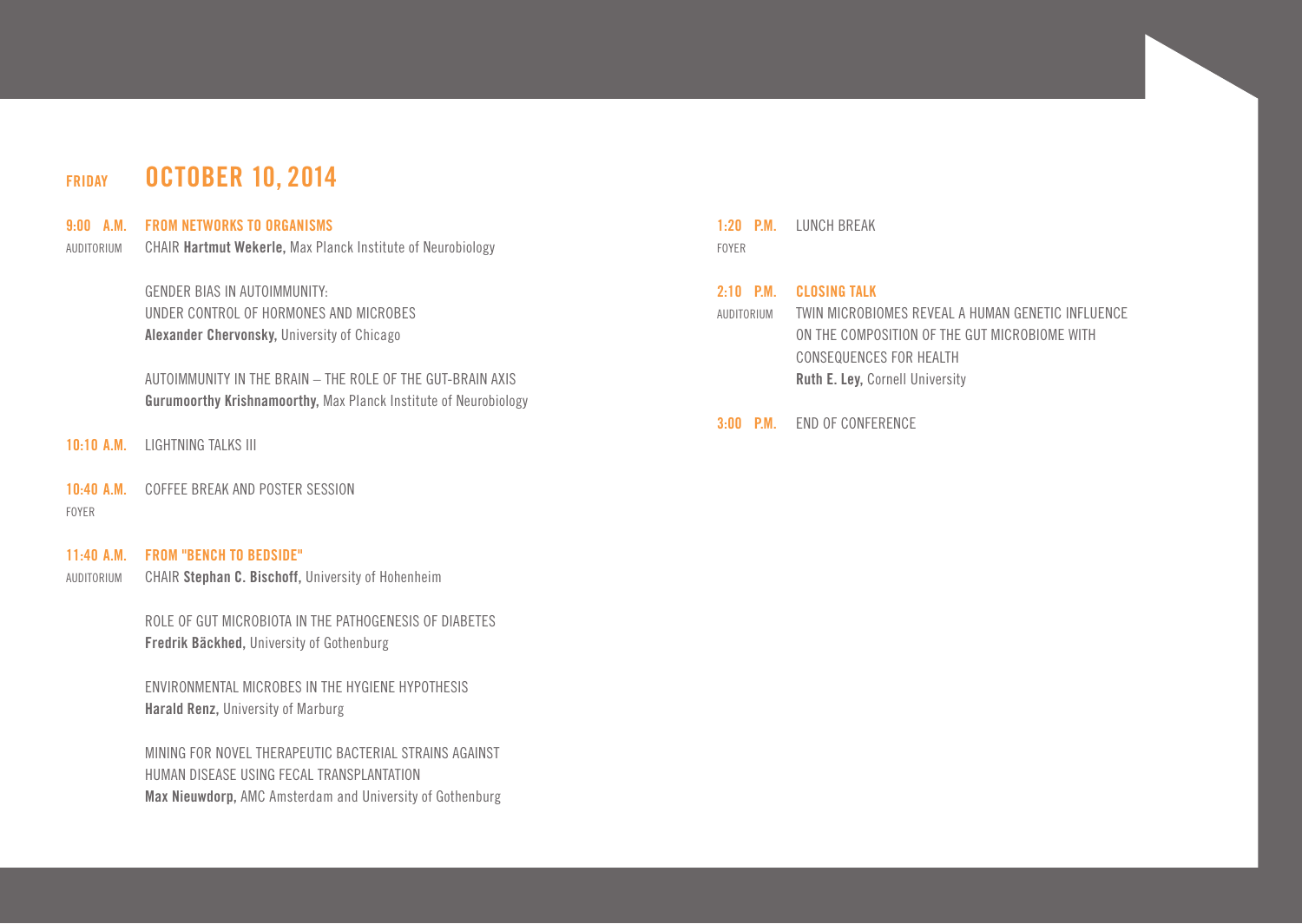FREDRIK BÄCKHED ALEXANDER CHERVONSKY ANDREAS DIEFENBACH SIDONA FAGARASAN ARTHUR KASER MICHIEL KLEEREBEZEM GURUMOORTHY KRISHNAMOORTHY KARSTEN KRISTIANSEN

RUTH E. LEY CHARLES R. MACKAY MARGARET MCFALL-NGAI MAX NIEUWDORP GABRIEL NUÑEZ OLIVER PABST ERIC G. PAMER HARALD RENZ LOTHAR STEIDLER ARNE TRAULSEN JAN WEHKAMP

# SPEAKERS PROGRAM COMMITTEE AND CHAIRS

STEPHAN C. BISCHOFF JULIA-STEFANIE FRICK DIRK HALLER PHILIP ROSENSTIEL HARTMUT WEKERLE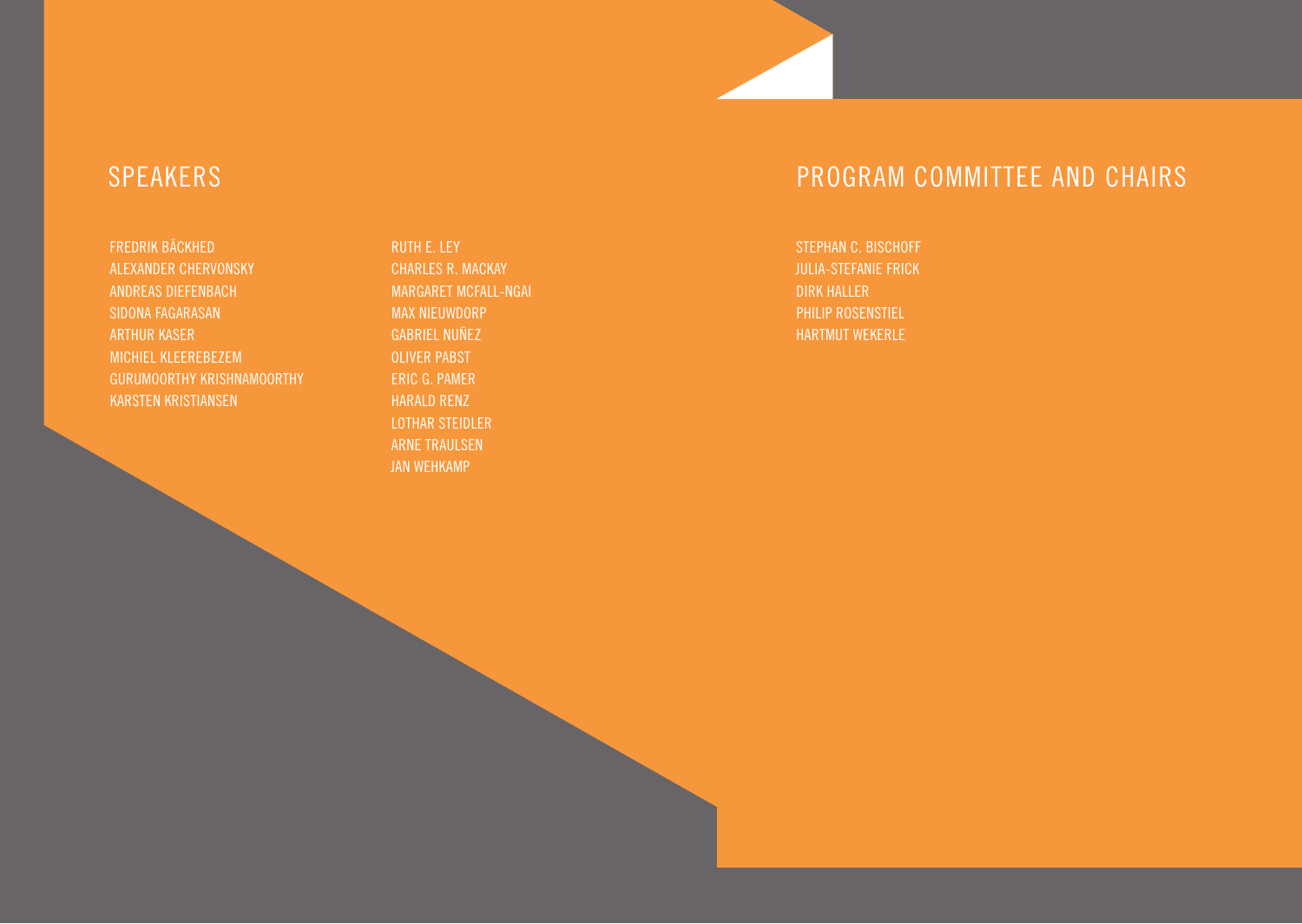### FREDRIK BÄCKHED UNIVERSITY OF GOTHENBURG

Professor Fredrik Bäckhed combines clinical oriented research with gnotobiotic mouse models to address the role of the normal gut microbiota in metabolic diseases. He holds a Ph.D. from Karolinska Institutet, Sweden and performed his postdoctoral training at Washington University, St Louis. Dr. Bäckhed is a professor at the University of Gothenburg, Director of the Wallenberg Laboratory for cardiovascular research, and co-director of the Center for Cardiovascular and Metabolic Research. In 2011 he was appointed Professor at the University of Copenhagen. Dr. Bäckhed has co-authored 60 research papers in international peer-reviewed journals, many of which are in high- impact journals such as *Nature, Science, Cell, and Proceedings of National Academy of Sciences* and he has received numerous awards.

#### ROLE OF GUT MICROBIOTA IN THE PATHOGENESIS OF DIABETES

The human gut is inhabited by trillions of bacteria, gut microbiota, that have co-evolved with us and have an effect on our physiology within and outside the gut. Our bodies are exposed to an immense number of bacteria at birth but it is relatively unclear how the gut microbiota becomes established and how the feeding pattern affects the microbial ecology. The gut microbiota has recently been suggested as a novel contributor to obesity and related comorbidities, such as type 2 diabetes (T2D) and cardiovascular diseases (CVD). We recently found that the gut microbiota is altered in patients with CVD and T2D and that we can classify patients and T2D patients based on the microbiota. Using germfree mice we have causally linked the gut microbiota to obesity and insulin resistance, and have recently found that the gut microbiota modulates adipose inflammation, bile acid signaling, and enteroendocrine cell function. During the past years it has become clear that bariatric surgery modulates gut microbial ecology. However, it is unclear whether the altered gut microbiota directly contributes to the improved metabolic outcome of bariatric surgery. The aim of my talk is to discuss how the gut microbiota is established early in life and how a perturbed microbiota may contribute to metabolic disease later in life.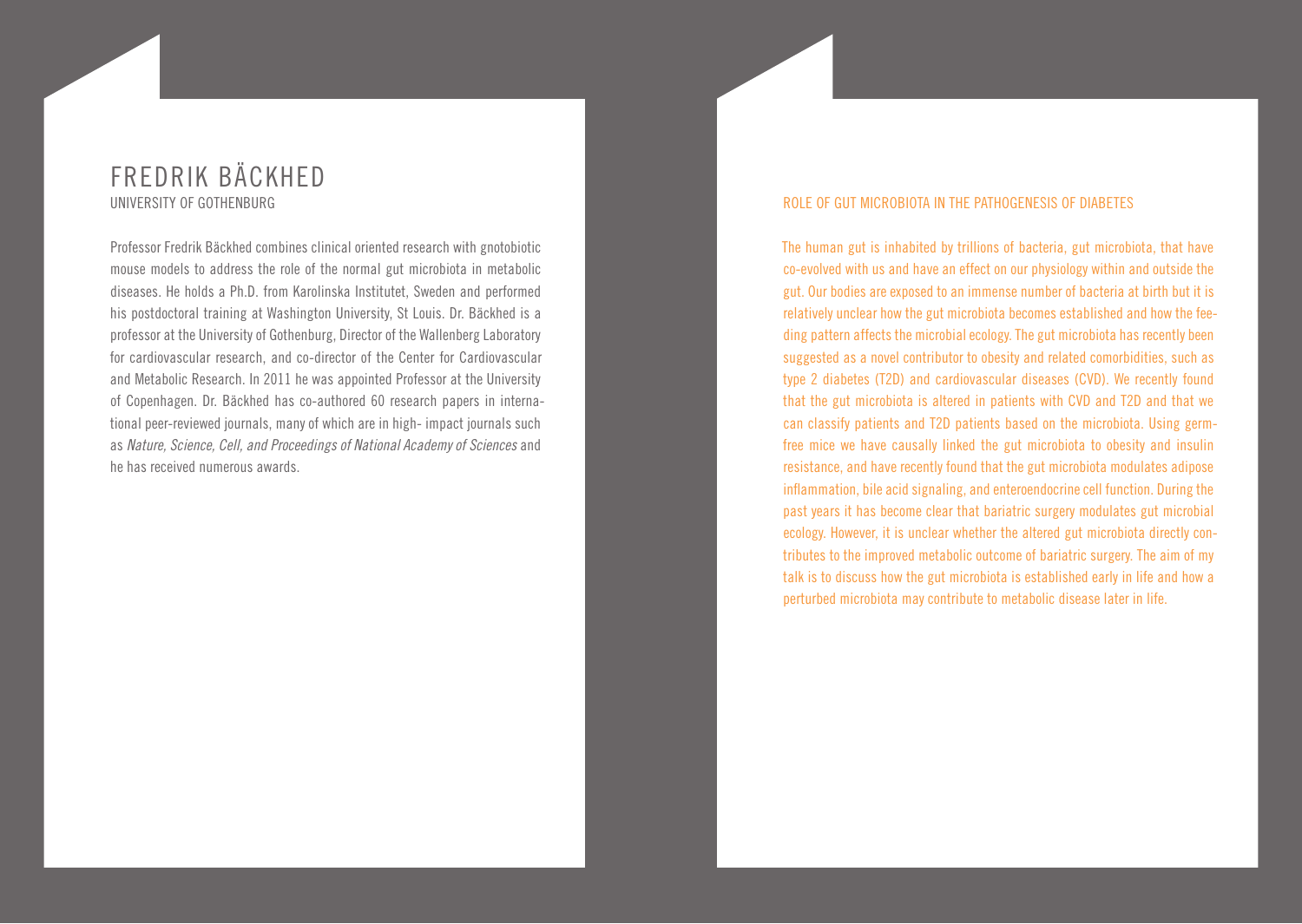### ALEXANDER CHERVONSKY UNIVERSITY OF CHICAGO

Alexander Chervonsky is a professor in the Department of Pathology, and Chair of the Committee on Immunology at the University of Chicago. He received his M.D. from the 1st Moscow State Medical School, and his Ph.D. from the Cancer Research Center in Moscow, Russia. He did his postdoctoral training at Yale University, where he continued working as an Associate Research Scientist in the Section of Immunobiology from 1993 to 1997 before moving to the Jackson Laboratory in Bar Harbor, Maine. After working there as an Associate Staff Scientist until 2003 and as Staff Scientist until 2005 he became an Associate Professor at the University of Chicago's Department of Pathology. Since 2013 he has held a professorship in the Department of Pathology.

### GENDER BIAS IN AUTOIMMUNITY: UNDER CONTROL OF HORMONES AND MICROBES

Gender bias and the role of sex hormones in autoimmune diseases are well established. In specific-pathogen-free (SPF) non-obese diabetic (NOD) mice, females have a 1.3-4.4 times higher incidence of type 1 diabetes (T1D). Germfree (GF) mice lose the gender bias (female/male ratio 1.1-1.2). Gut microbiota differed in males and females, a trend reversed by male castration. Some maledominant microbes protected GF males upon transfer, although protection did not correlate with androgen levels. Gene expression analysis suggested pathways and mechanisms involved in the protection of males from T1D by microbiota. Thus, androgens and microbes work together to provide protection, whereas hormone-supported selective microbial variation may work as a positive feedback mechanism contributing to the gender bias of autoimmune diseases. Androgen-mediated gene expression and its regulation by microbes has broad implications in autoimmunity.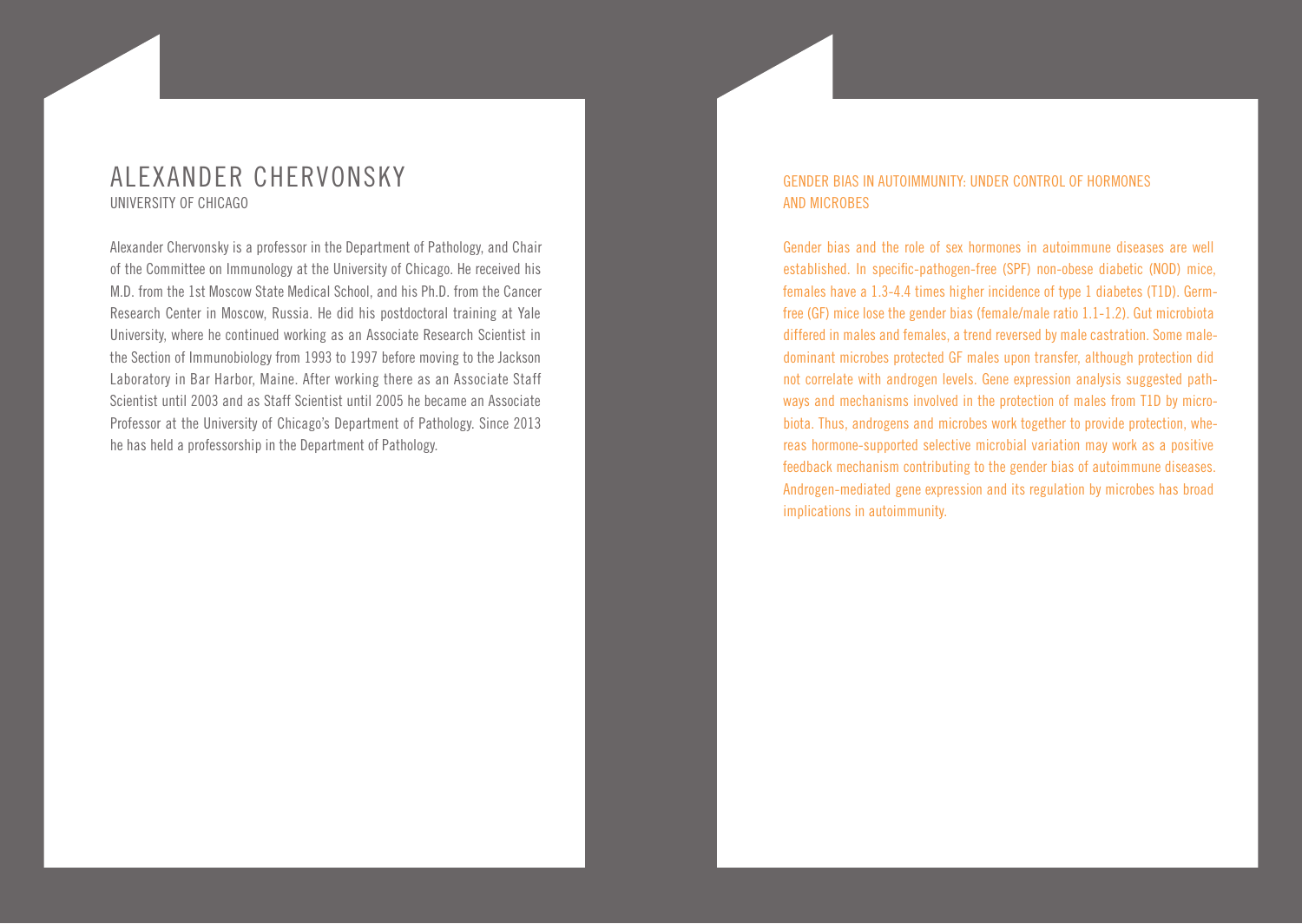### ANDREAS DIEFENBACH UNIVERSITY OF MAINZ MEDICAL CENTRE

Andreas Diefenbach is Professor and Chair of Medical Microbiology at the University of Mainz. He graduated in Microbiology and Immunology from the University of Erlangen and obtained postdoctoral training at the Department of Molecular and Cellular Biology, University of California, Berkeley. Prior to joining the University of Mainz, he was an Assistant Professor at the Skirball Institute of Biomolecular Medicine, New York University, and a Full Professor at the University of Freiburg. His current research interests include the transcriptional circuitry that control fate decisions of innate lymphoid cells and their adaptation by environmental factors (microbiota, nutrients). As a Physician Scientist, Andreas won grant support from the *Howard Hughes Medical Institute* and from the *European Research Council*. He was awarded the Main Scientific Prize of the *German Society of Hygiene and Microbiology*.

### PERMISSIVE SIGNALS FROM THE COMMENSAL MICROBIOTA POISE EXPRESSION OF PROINFLAMMTORY CYTOKINE GENES IN MONONUCLEAR PHAGOCYTES

The commensal microbiota has a profound impact on the development and function of immune cells at mucosal sites. Recently, we found that mononuclear phagocytes throughout the body, including those residing in non-mucosal lymphoid organs of germ-free mice, failed to produce proinflammatory cytokines in response to microbial stimulation. Using genome-wide transcriptional profiling, we now demonstrate that pathogen-inducible expression of a set of inflammatory response genes, including the various type I interferon genes, required poising by signals from the commensal microbiota. Our data reveal a previously unrecognized role for postnatally colonizing microbiota in the introduction of chromatin level changes in the mononuclear phagocyte system, thereby poising expression of central inflammatory genes to initiate a powerful systemic immune response during viral infection.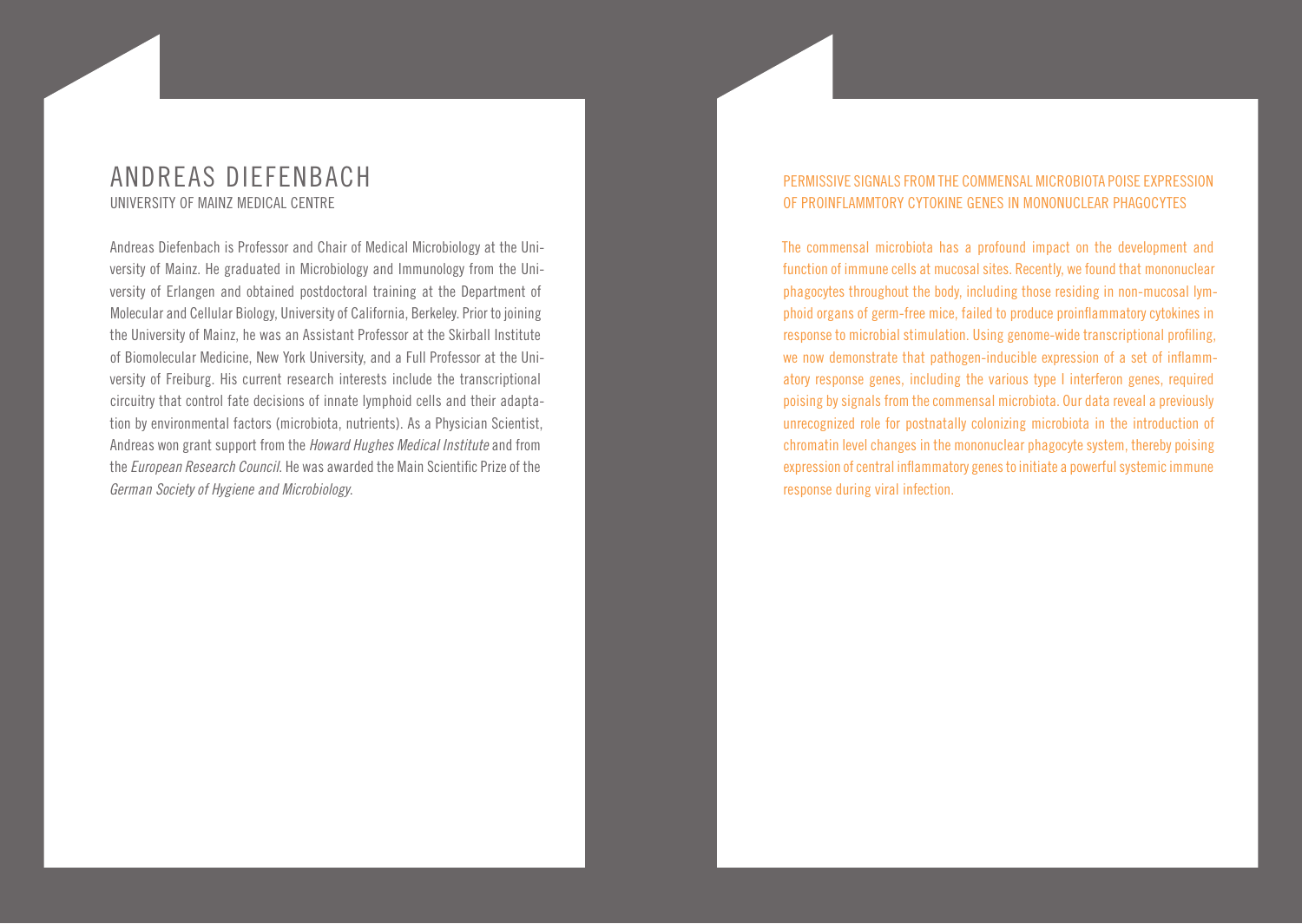### SIDONA FAGARASAN RIKEN CENTER FOR INTEGRATIVE MEDICAL SCIENCES (IMS)

Sidonia Fagarasan's research addresses the symbiotic relationships between gut bacteria and the immune system. She holds an M.D. degree from University of Medicine and Pharmacy, Cluj, Romania and a Ph.D. degree from Kyoto University. Currently a team leader at the RIKEN Center for Integrative Medical Sciences, Yokohama Japan, she has co-authored more than 50 research papers in international peer-reviewed journals, many of which are in high-impact journals such as Science, Immunity, Nature, Cell, and Proceedings of National Academy of Sciences, and she has received numerous awards.

#### REGULATION OF GUT MICROBIOTA BY FOXP3 AND IGA

The main function of the immune system is to protect the host against pathogens such as bacteria or viruses. However, unlike the systemic immune system, the gut immune system does not eliminate microorganisms but instead nourishes rich bacterial communities and establishes advanced symbiotic relationships. Not only that the gut bacteria are essential for nutrient processing, production of vitamins, and protection against pathogens (through competition for space and nutrients) but the development and maturation of the immune system depends on these bacteria.

Our previous studies demonstrated that the absence of immunoglobulin A (IgA) (the major effector molecule of the adaptive immunity in the gut), or the impaired IgA selection in germinal centers (GC) due to deregulated T cell control, severely affects the balance of gut bacterial communities, resulting in massive activation of the whole body immune system. Together, the results point to an important role played by the adaptive immune system in regulating the microbial communities in the gut. I will discuss our most recent findings of how the adaptive immune system mediates host-microbial symbiosis by controlling the diversification and balance of bacterial communities required for gut homeostasis and health.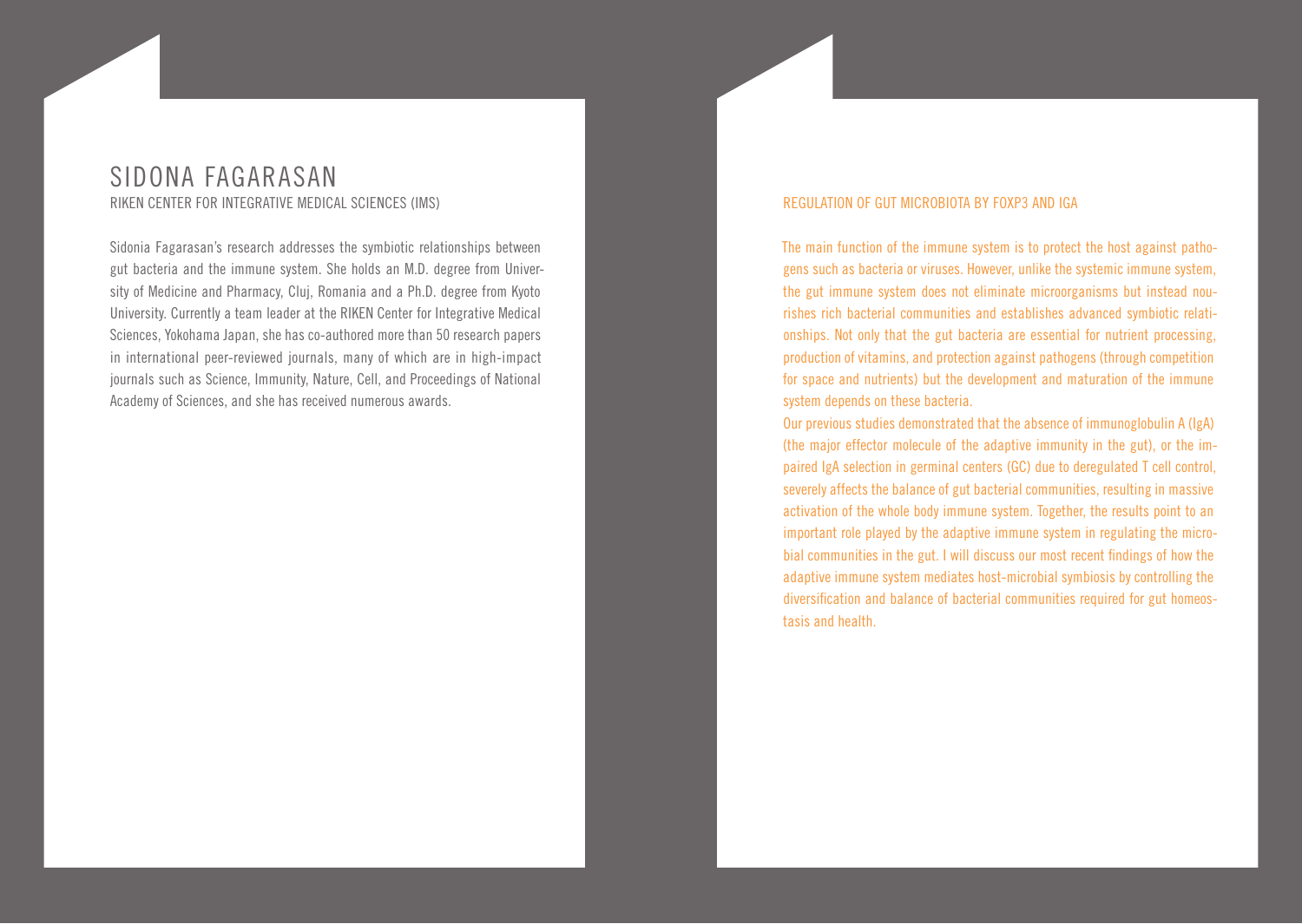### ARTHUR KASER UNIVERSITY OF CAMBRIDGE

Arthur's scientific interest centers on the intestinal epithelium at the interface of the microbiota and host with its ancient role as an innate immune compartment that has evolved to pervasively orchestrate the mucosal immune response. His laboratory has a particular interest in inflammatory bowel disease and the genetically affected pathways that are involved in interaction with the environment that contribute to its pathogenesis. Arthur graduated from Leopold Franzens University of Innsbruck, Austria, and did post-doctoral work in Innsbruck and at Harvard Medical School. He holds the University Chair in Gastroenterology at the University of Cambridge and is Honorary Consultant Physician at Cambridge University Hospitals – Addenbrooke's Hospital.

#### COPING WITH STRESS IN THE INTESTINAL CRYPT

Autophagy and the unfolded protein response are tightly linked in a crosscompensatory fashion within specialized intestinal epithelial Paneth cells at the base of intestinal crypts. These cells provide the niche for intestinal stem cells, produce inflammatory mediators, and secrete antimicrobial peptides, altogether critical elements for the orchestration of host – microbial mutualism at the intestinal mucosal surface. A 'conditionally' hypomorphic genetic variant of *ATG16L1* is one of the strongest genetic risk factor of Crohn's disease, and genetic deletion of *Atg16l1* in the murine intestinal epithelium in the presence of impaired unfolded protein response function originates a disease that phenocopies Crohn's disease. We will discuss host and microbial mechanisms and their reciprocal consequences under homeostatic and pathological conditions and implications for our understanding of chronic inflammation and its consequences in the intestinal tract.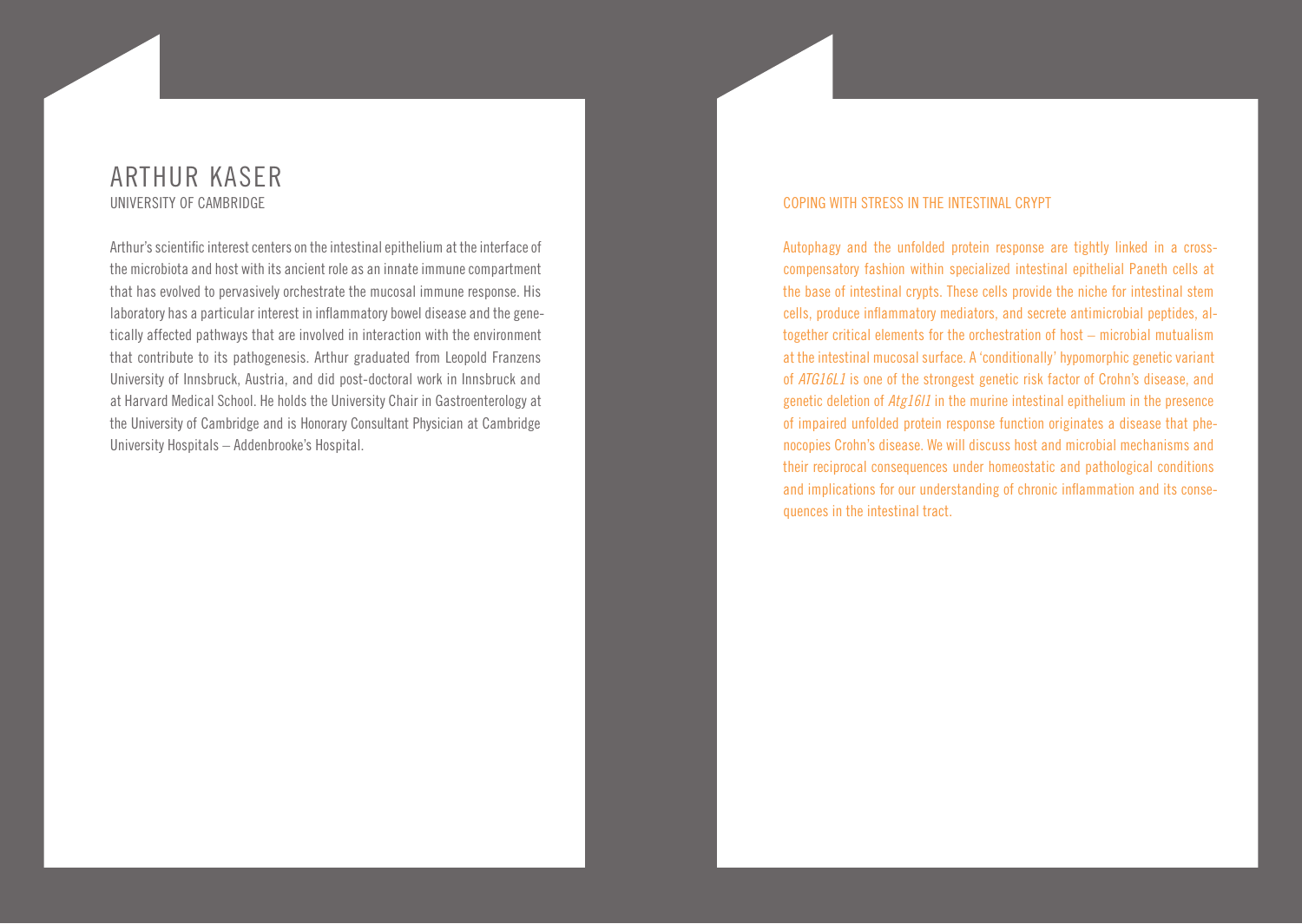### MICHIEL KLEEREBEZEM NIZO FOOD RESEARCH AND WAGENINGEN UNIVERSITY

Michiel Kleerebezem is employed at NIZO food research and Wageningen University, where he holds a professorship in the Host Microbe Interactomics Group. He participates in the TI Food & Nutrition consortium, where he was appointed as scientific director in 2011. He is specialized in the molecular biology of lactic acid bacteria, and intestinal microbes in relation to their interaction with the human host. He has (co-) authored more than 200 peer-reviewed publications and has submitted more than 25 patent applications.

#### TARGETING THE HUMAN SMALL INTESTINE AND THE IMPACT OF PROBIOTICS

Most of the efforts to study the human intestine microbiota have focused on the large intestine or fecal microbiota. To date, the microbiota of the small intestine is much less studied due to its poor accessibility in healthy volunteers. This presents an important hiatus in our understanding of the role of the microbiota in human health, since in this part of the intestine (i) first encounters of microbiota and dietary components take place, and (ii) the mucosa plays a profound role in immune and metabolic health of the host. Therefore, it is important to characterize the normal microbiota of the human small intestine and its capacity to modulate mucosal and systemic host physiology. This presentation will focus on the characterisation of the small intestinal microbiota in humans. In addition, it will show how probiotic consumption drastically modulates the small intestine microbial ecosystem, and elicits specific molecular responses in the mucosal tissues that can be connected to physiologically relevant outcomes. The presentation will also highlight the pursuit of the bacterial effector molecules that drive the mucosal responses. Finally, the findings presented will be placed into a context of human individuality and the concept of 'the bandwidth of health', which questions the applicability of probiotics in the general public and favours their application in stratified subpopulations.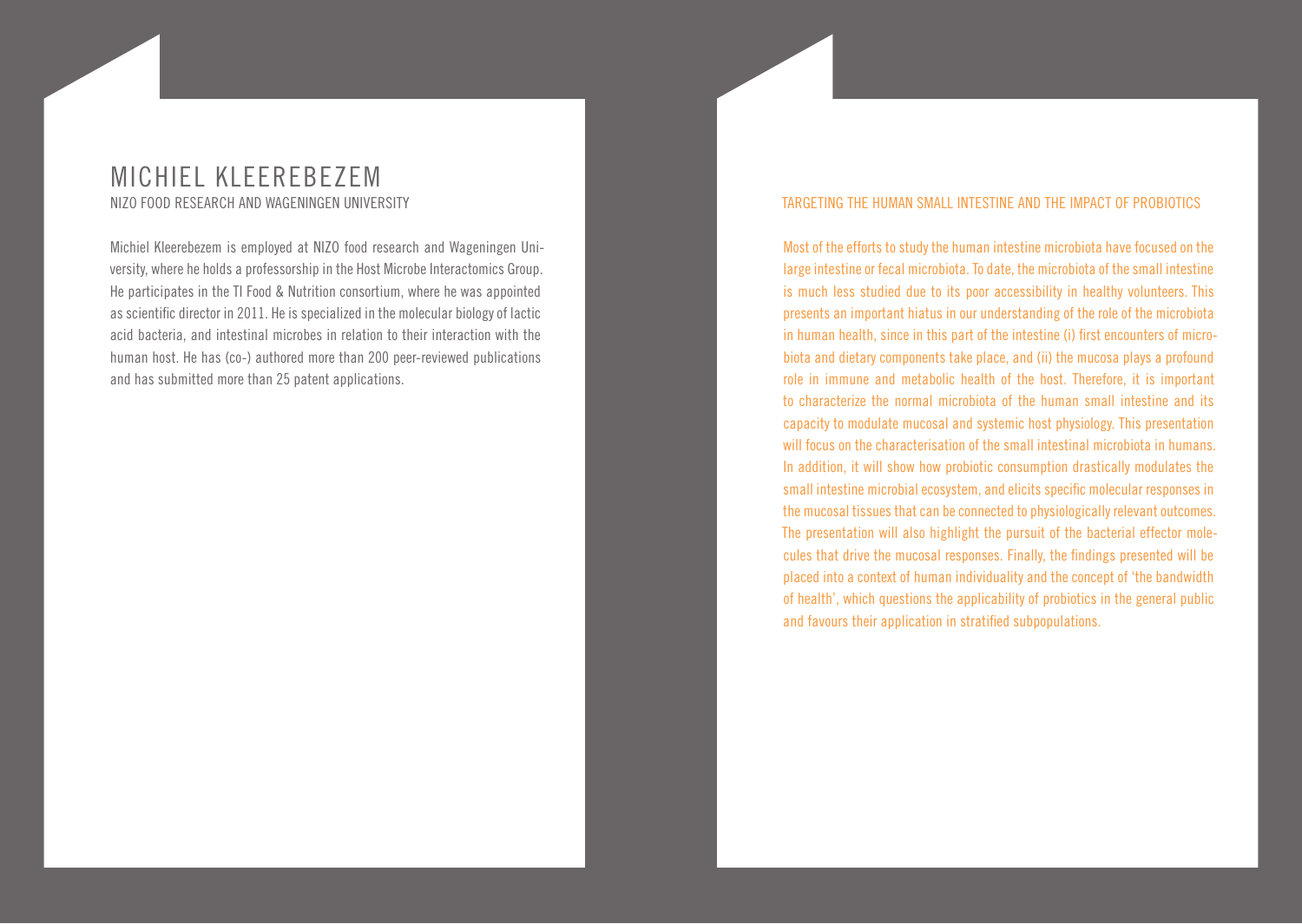### GURUMOORTHY KRISHNAMOORTHY MAX PLANCK INSTITUTE OF NEUROBIOLOGY

Gurumoorthy Krishnamoorthy studied pharmacology at the National Institute of Pharmaceutical Education and Research, India. He was then trained at the Max Planck Institute of Neurobiology and received his Ph.D. in 2007 from Ludwig Maximilians Universität Munich. After a brief postdoctoral period (2007-2008), he was appointed to his current position as a project leader at the Max Planck Institute of Neurobiology in the Department of Neuroimmunology, Germany. He received the Sobek prize from the German MS society in 2009. His research interests are to investigate the molecular mechanisms of the initiation and regulation of CNS autoimmunity. Gurumoorthy Krishnamoorthy's current work focuses on the role of gut microbiota in CNS autoimmunity.

#### AUTOIMMUNITY IN THE BRAIN: THE ROLE OF THE GUT-BRAIN AXIS

Multiple Sclerosis (MS), an autoimmune demyelinating disease affecting the central nervous system (CNS), causes tremendous disability in young adults and inflicts a huge economic burden on society. The development of MS is determined by both genetic and environmental factors. The incidence of MS is steadily increasing in many countries, arguing for environmental factors driving changes in disease induction. Emerging evidence, particularly in the animal models of MS, implicate gut microbiota in triggering CNS autoimmunity. However, precisely how and which gut microbial species are involved in triggering processes is still unknown. Moreover, whether gut microbiota is important in MS patients is still unclear. Microbial organisms may trigger the activation of CNS-specific auto-aggressive lymphocytes either through molecular mimicry or via bystander activation. The purpose of the presentation is to critically evaluate the role of gut microbiota in mouse models of MS. This presentation will also highlight the approaches we are taking to translate these findings to MS patients.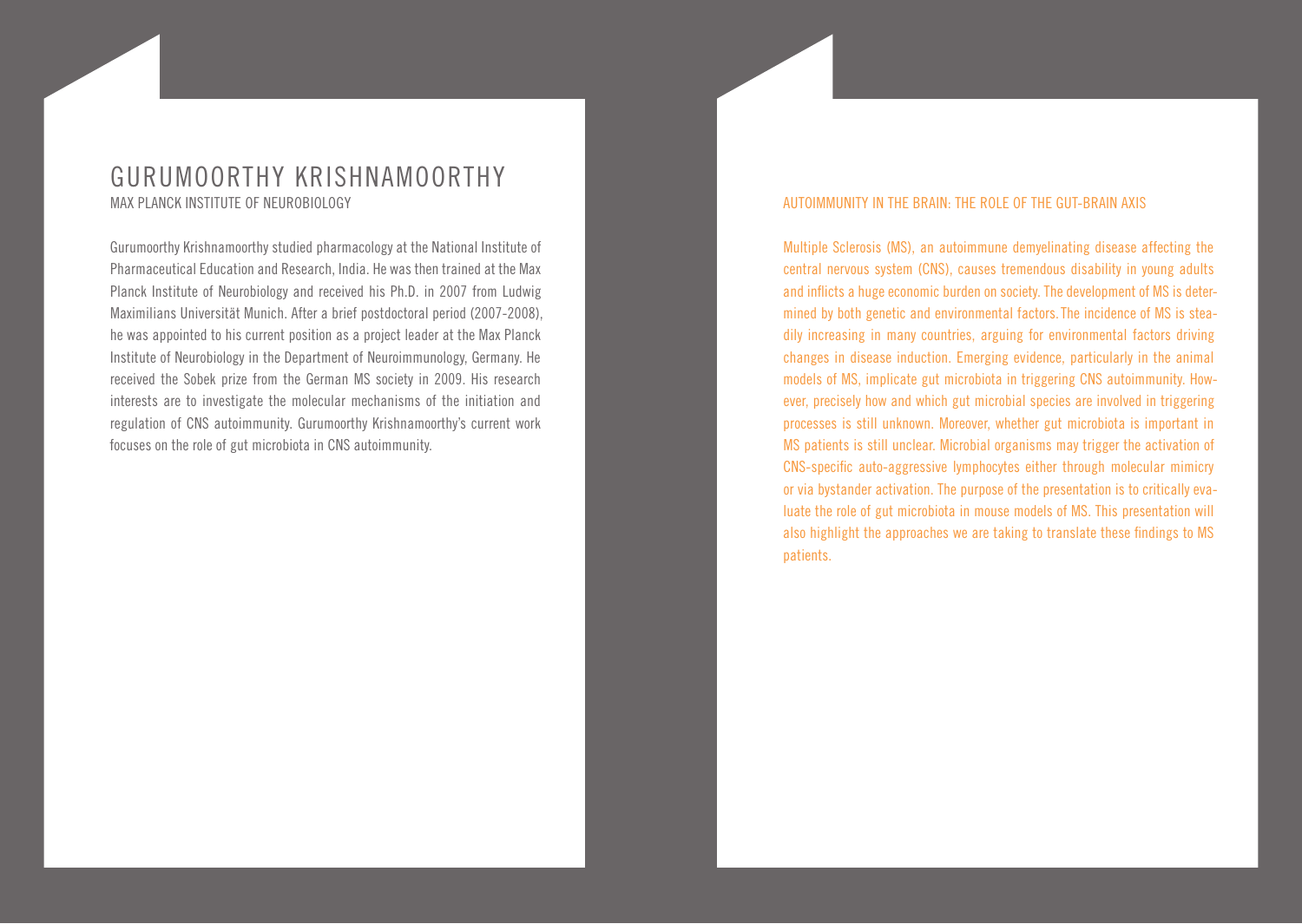### KARSTEN KRISTIANSEN UNIVERSITY OF COPENHAGEN AND BGI-SHENZHEN

Karsten Kristiansen is Professor of Molecular Biology and Head of the Department of Biology, University of Copenhagen, and also professor at BGI-Shenzhen. Professor Kristiansen is member of the Danish Academy of Natural Sciences. He currently heads a research group comprising 9 postdocs and 18 doctorate students. His research focuses on metagenomics, genomics, and the regulation of gene expression and cellular differentiation with particular emphasis on energy metabolism and glucose homeostasis.

#### THE GUT MICROBIOTA IN HEALTH AND DISEASE

The importance of the gut microbiota for regulation of metabolism and immune functions is well established, and evidence has been presented that the gut microbiota may also affect behavior. However, the exact molecular mechanisms by which bacteria in the gut exert their actions still remain elusive. Our laboratory is involved in large-scale metagenomics projects in collaboration with BGI-Shenzhen, using high throughput Illumina-based sequencing of total fecal DNA. These studies have primarily been focused on humans and mice, but have now been extended to encompass several other species including pigs and fish. In this lecture I will first summarize our data on the mouse, the pig, and the human gut microbiota, pointing to differences and similarities. In large scale studies of human cohorts we have recently described changes in the gut microbiota that characterize obese individuals, individuals with type 2 diabetes, and patients suffering from colorectal cancer revealing characteristic changes in the diversity and functional competences of the gut microbiota. I will conclude the lecture by discussing possible functional consequences and perspectives of these findings.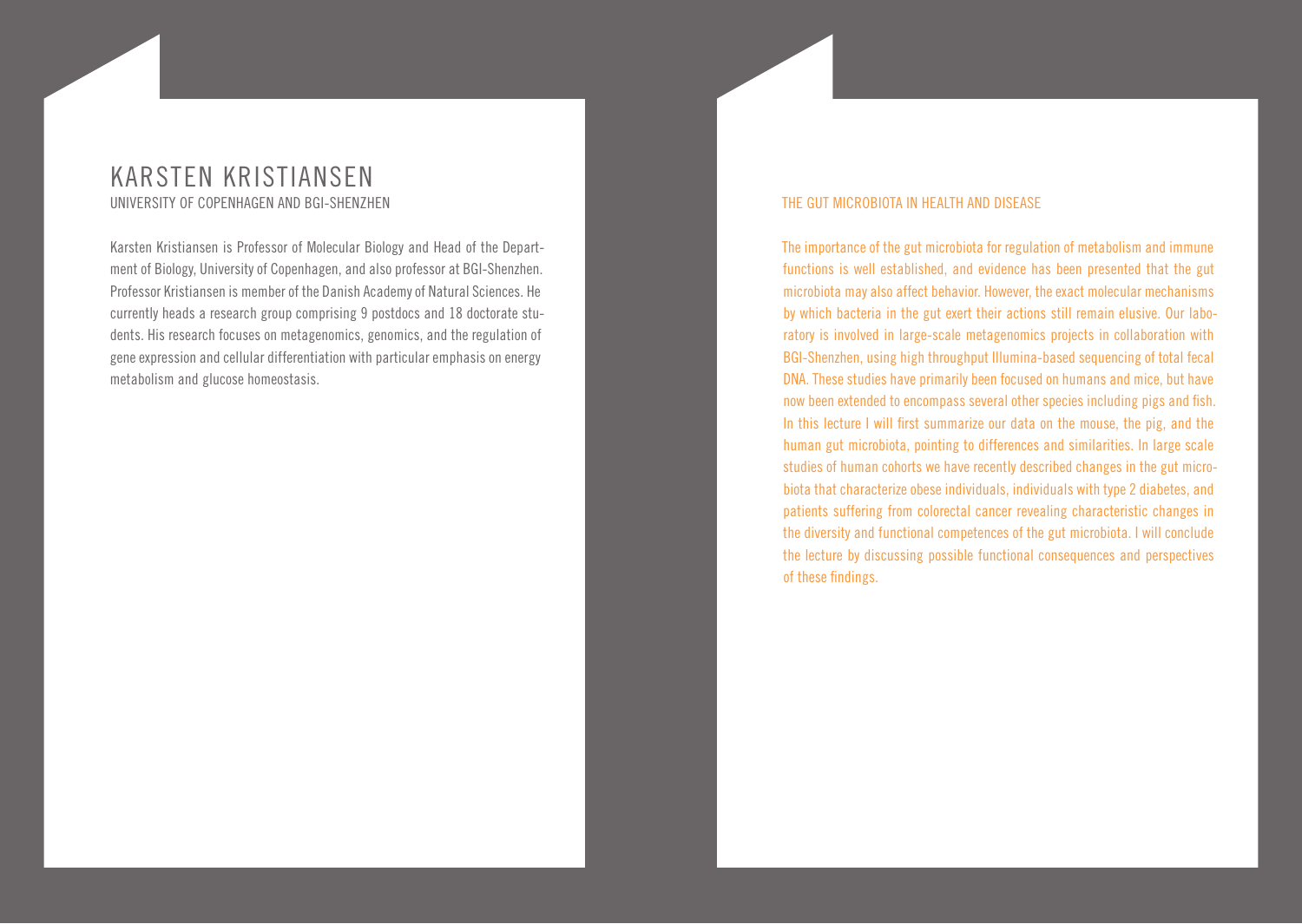### RUTH E. LEY CORNELL UNIVERSITY

Ruth E. Ley, Ph.D., is an Associate Professor of Molecular Biology and Genetics at Cornell University in Ithaca, NY. She received a Ph.D. from the University of Colorado, Boulder, where she worked with Dr. Steve Schmidt (Ph.D.). Her post doctoral research was with Dr. Norman Pace at the University of Colorado and later with Dr. Jeffrey Gordon at Washington University School of Medicine. Dr. Ley's awards have included the Hartwell Investigator Award, the Arnold and Mabel Beckman Young Investigator Award, a David and Lucile Packard Foundation Fellowship, and an NIH Director's New Innovator Award.

#### TWIN MICROBIOMES REVEAL A HUMAN GENETIC INFLUENCE ON THE COMPOSITION OF THE GUT MICROBIOME WITH CONSEQUENCES FOR HEALTH

Host interactions with the microbiome are deeply implicated in modern metabolic plagues: metabolic syndrome, type 2 diabetes, and obesity. If we could better understand how the microbiome impacts host metabolism, we could address therapeutically an underlying driver of the biggest health problems that we face today. Eukaryotic species have harnessed the microbiota to extend their phenotypes, yet gut microbiomes are immensely complex. The role of host genetic variation in shaping the microbiome remains to be discerned. Previous work using next-generation sequencing of twin microbiomes has not supported an influence of host genotype on the gut microbiome. However, these studies were likely too under-powered to detect a host genetic effect. From a study of  $>500$ twin pairs, we have recent evidence that human genetic variation is related to variation in the gut microbiome, and that microbes under host genetic influence can be beneficial to the host.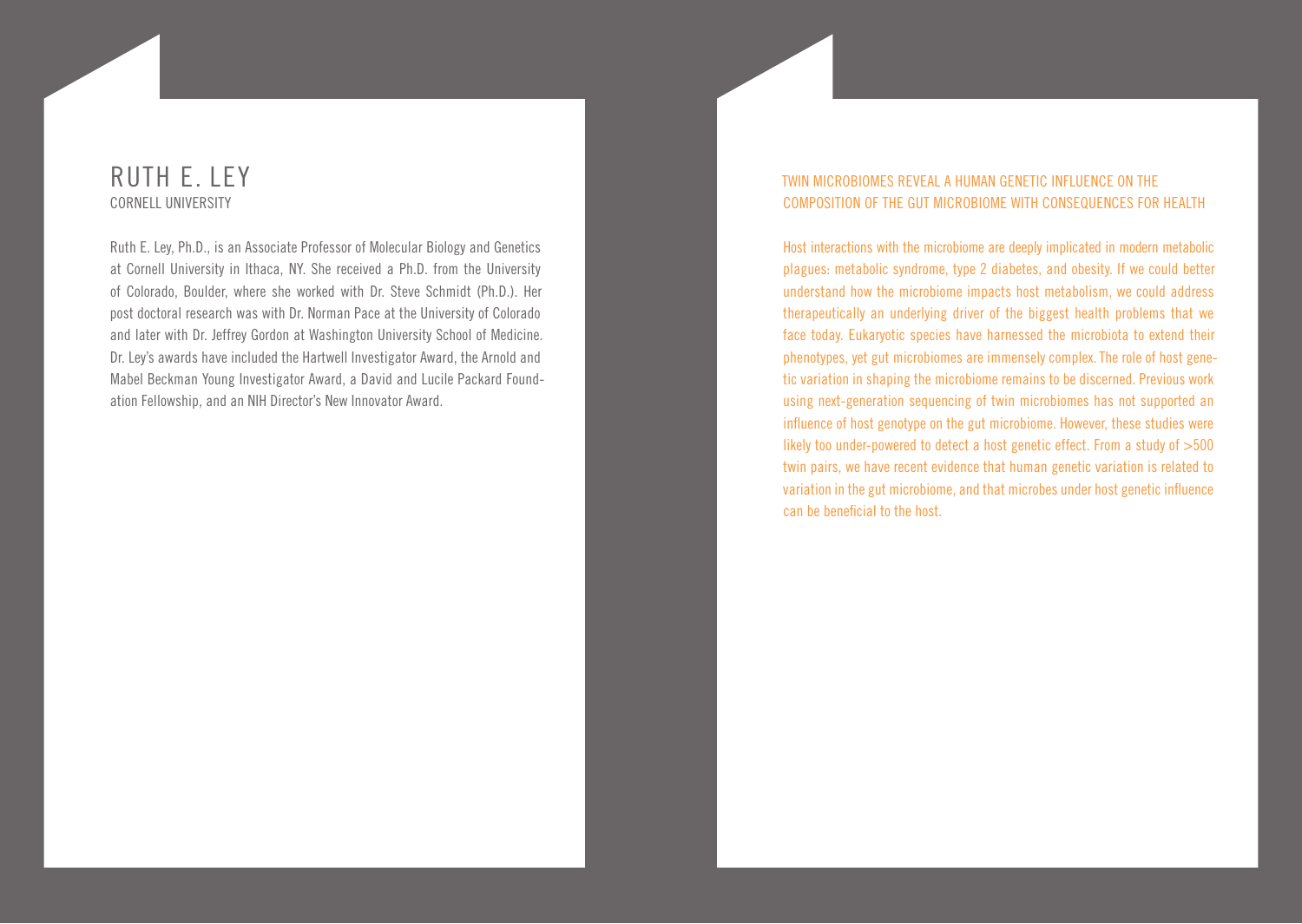### CHARLES R. MACKAY MONASH UNIVERSITY

Charles Mackay did his Ph.D. at Melbourne University, and worked at the Basel Institute for Immunology, LeukoSite Inc. and Millennium Therapeutics in Boston and Garvan Institute in Sydney, before moving to Monash University in mid 2009. He holds the Chair for Diabetes at Charles Perkins Center, University of Sydney. Mackay's recent work has uncovered molecules and receptors responsible for gut homeostasis. He is a chief proponent of a 'diet hypothesis' to explain the increased incidence of inflammatory diseases in western countries.

#### DIET, GUT MICROBIOTA, AND WESTERN LIFESTYLE DISEASES

Human disease is affected by diet, as well as by the composition of the gut microbiota, through poorly understood mechanisms. One of the major activities of commensal microbes is digestion of dietary fibre to yield short chain fatty acids (SCFAs). Deficiency of dietary fibre, in particular, has been associated with increased mortality due to various diseases. Decreasing amounts of fibre intake in western countries is one hypothesis for the increased incidences of certain inflammatory diseases. SCFAs affect numerous biological systems, either through stimulation of 'metabolite-sensing' G-protein coupled receptors or through inhibition of histone deacetylases (HDACs). We found that diets deficient in fibre produced marked alterations in the composition of the gut microbiota in mice, and led to exacerbated disease in models of intestinal injury and inflammation, colon cancer, type 1 diabetes, asthma, and wound healing. In contrast, very high intake of dietary fibre protected against these conditions. The burring questions in the field of dietary metabolites to be addressed in future studies are: What is the relative importance of metabolitesensing GPCRs versus HDACs for gut health and human disease? How important are metabolites such as SCFAs for a 'developmental origin' of disease, i.e. diseases that are put in train in utero or during breast feeding, and which may have an epigenetic basis? What are all the metabolites of beneficial bacteria, and are non-bacterially produced metabolites important as well?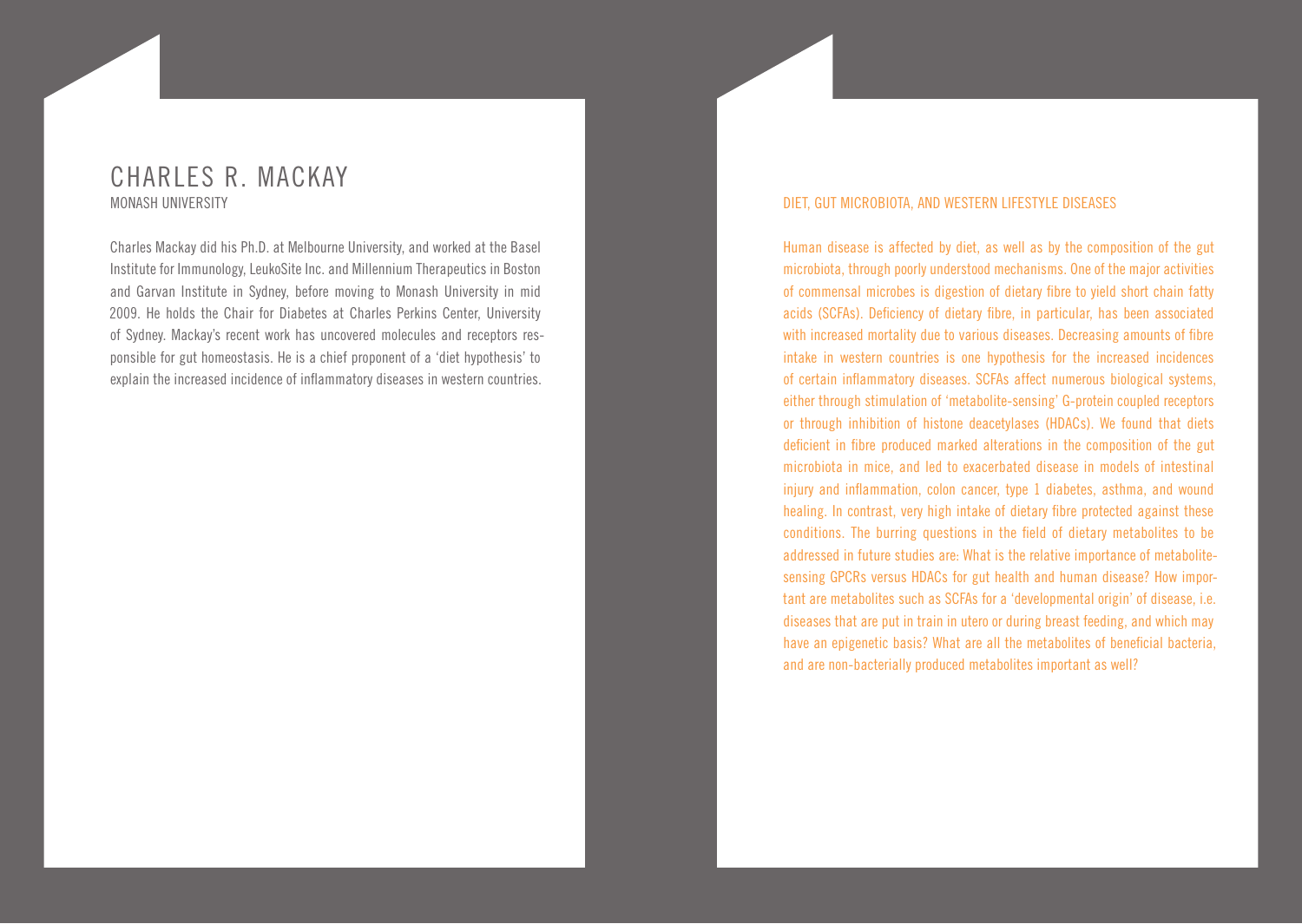### MARGARET MCFALL-NGAI UNIVERSITY OF WISCONSIN-MADISON

Dr. Margaret McFall-Ngai is a professor in the Department of Medical Microbiology and Immunology, School of Medicine and Public Health, and member of the Symbiosis Cluster group, University of Wisconsin-Madison. Her laboratory studies the role of beneficial bacteria in health using the squid-vibrio model. In addition, she has been heavily involved in promoting microbiology as the cornerstone of the field of biology. She serves on the board of advisors for the Global Health Initiative at the Ecole Polytechnique Federale de Lausanne, Switzerland, and the Forum for Microbial Threats, National Academy of Sciences, USA. She is a member of the American Academy of Arts and Sciences and the National Academy of Sciences, USA.

#### EXPLOITING NATURE'S TOOLKIT: MODEL SYSTEMS OF SYMBIOSIS

The application of new genomic methods over the last decade has revealed that the most prevalent symbiotic relationships are the essential coevolved partnerships that animals have with beneficial bacteria or mutualistic symbionts. The majority of such associations share a set of common characteristics: they are established anew each host generation, remain stable throughout the host's lifetime, and occur as interactions at the apical surfaces of epithelial cells along the mucosal surfaces. These new findings afforded by advances in biotechnology beg the questions: (i) How do animals initially recognize their appropriate partners, and (ii) how do they maintain them in balance? Biologists are taking a variety of approaches to address these questions. Because in humans and other vertebrates these alliances involve hundreds to thousands of microbial species, several invertebrate associations, which typically have much simpler symbiont communities, are being exploited as natural experimental models. In much the same way as the fruit fly and worm have been used to establish basic principles of developmental biology, these invertebrate symbioses provide a window into the conserved mechanisms underlying interspecies co-existence and communication. This presentation will consider model-system development for future research efforts in the study of host-microbe interactions.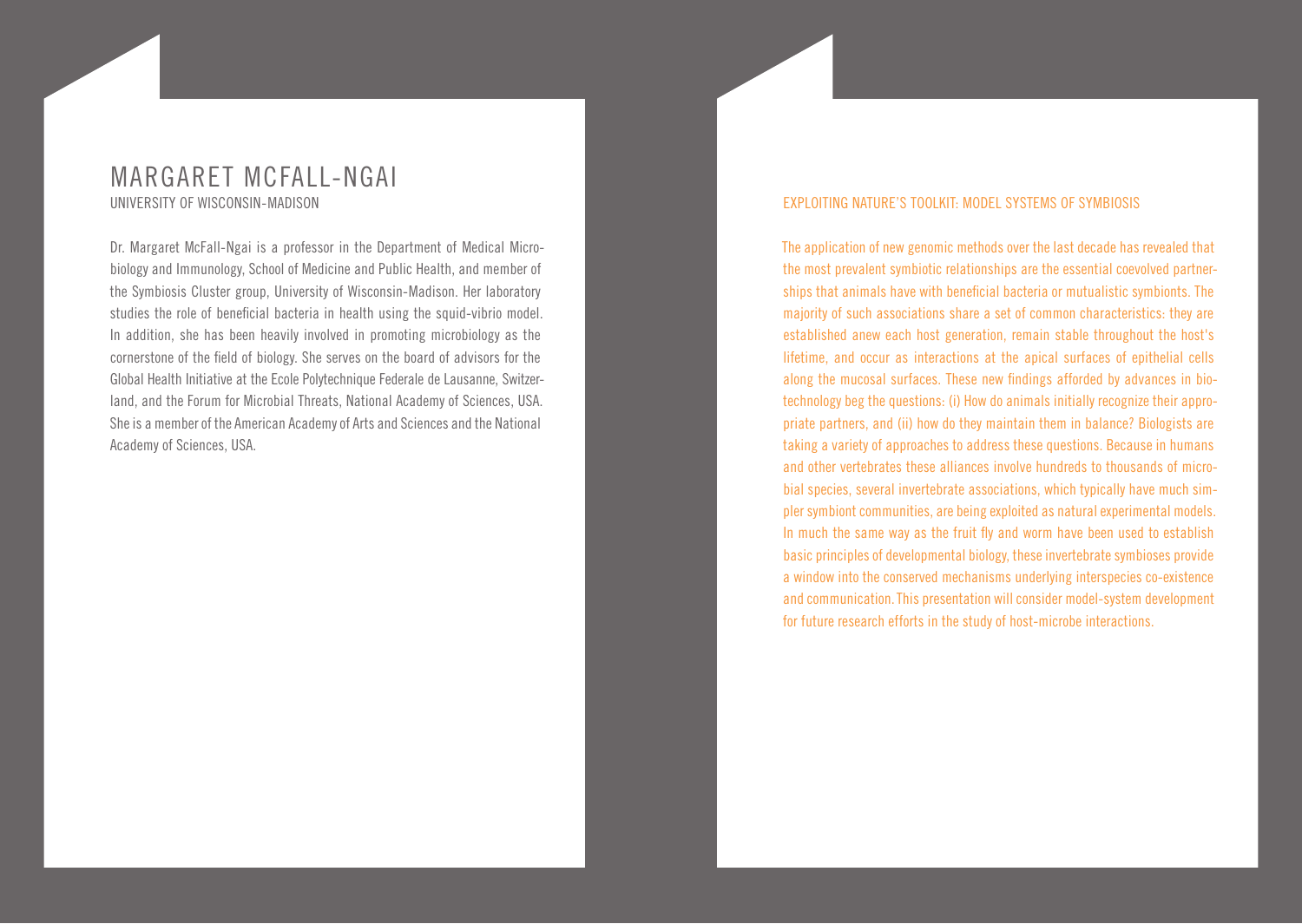# MAX NIEUWDORP

ACADEMIC MEDICAL CENTER (UNIVERSITY OF AMSTERDAM) AND GOTHENBURG UNIVERSITY

After a residency in Internal Medicine and fellowhip in Endocrinology at the AMC-UvA and a postdoctoral fellowship on glycobiology at UC San Diego (Prof. Jeff Esko, department of Cellular and Molecular Medicine), Dr. Nieuwdorp started his own translational research group focusing on translational research aimed at dissecting the causal role of (small) intestinal bacterial strains to reverse insulin resistance, adipose tissue inflammation, and cardiovascular disease.

### MINING FOR NOVEL THERAPEUTIC BACTERIAL STRAINS AGAINST HUMAN DISEASE USING FECAL TRANSPLANTATION

Alterations in (small) intestinal microbiota are associated with obesity and insulin resistance, with the latter usually characterized by low grade endotoxemia. We recently showed that fecal transplantation (infusing intestinal microbiota from lean donors) in male recipients with metabolic syndrome has beneficial effects on the recipients' microbiota composition and glucose metabolism via lowering plasma endotoxin levels (Vrieze, Gastroenterology 2012). Moreover, preliminary data suggest that 4 weeks daily oral gavage with one of the identified small intestinal bacterial strains (butyrate producer Eubacterium hallii) has dose-dependent beneficial effects on insulin sensitivity and liversteatosis in male db/db mice. Combined, our data suggest that specific intestinal bacterial strains might be developed as therapeutic targets to normalize inflammatory tone and insulin sensitivity in humans. The following challenges remain: According to Koch's postulates for infectious disease, causality instead of association remains to be established for specific intestinal bacterial strains in human disease. Second, a major challenge is currently to establish the relative distribution and relation between proximal (small intestinal) and distal (fecal) gutmicrobiota composition in different disease states associated with altered gutmicrobiota composition. As small intestinal samples are relatively hard to sample, it will be a challenge to establish this relation in different (metabolic) disease states.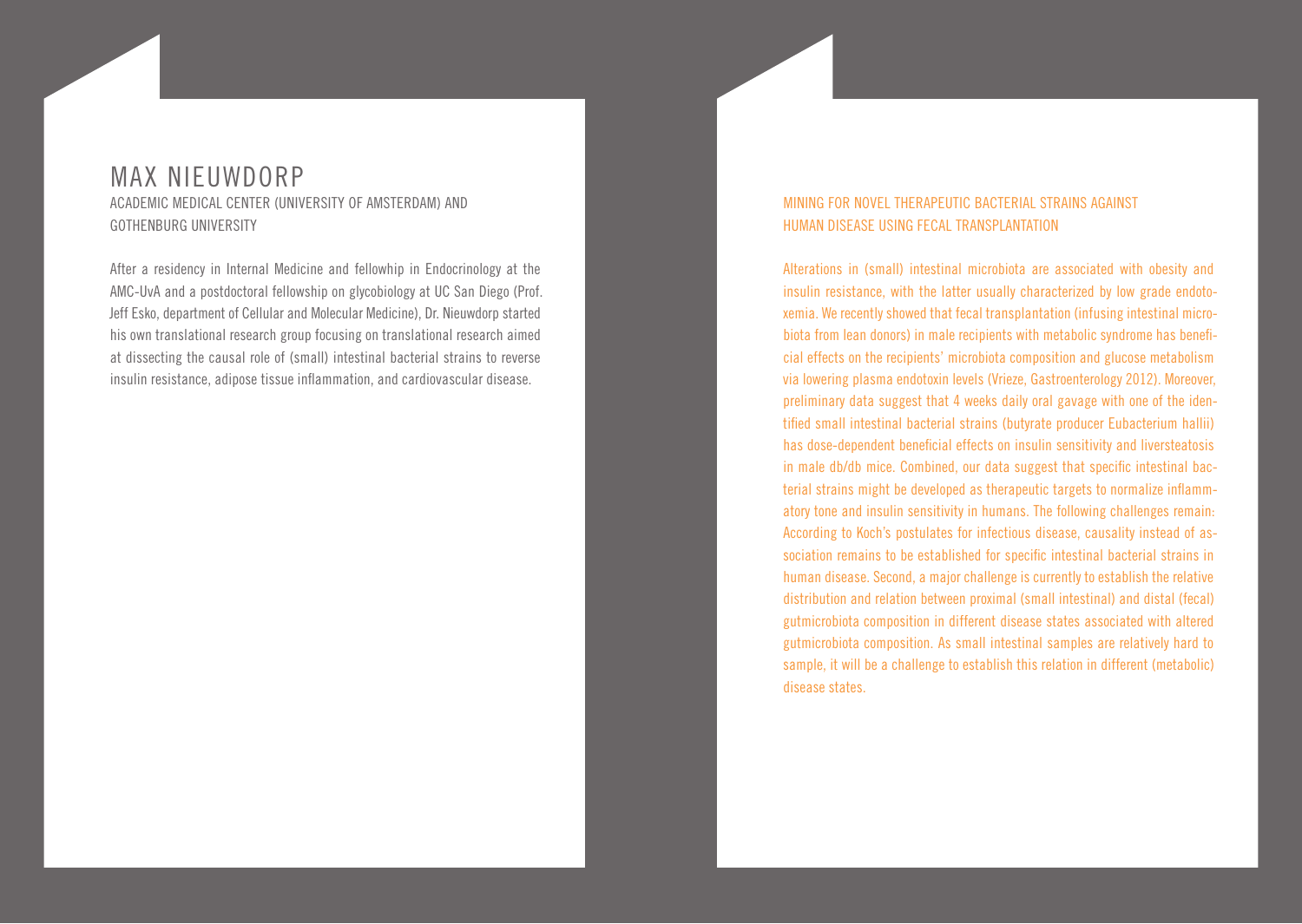### GABRIEL NUÑEZ UNIVERSITY OF MICHIGAN, ANN ARBOR

Gabriel Nuñez earned his M.D. from the University of Seville, Spain. He was trained at the University of Texas Southwestern Medical Center, Dallas (1979-1984) and at Washington University in St Louis (1985-1990). In 1991, he joined the Department of Pathology at the University of Michigan in Ann Arbor, where he now holds the Paul de Kruif Endowed Professorship in Academic Pathology. His laboratory is interested in microbial-host interactions and the role of the microbiota in host defense and inflammatory disease.

#### LINKING PATHOGEN VIRULENCE, THE MICROBIOTA AND DISEASE

The mechanisms that allow pathogens to colonize the intestine and the indigenous microbiota to inhibit this remain unclear. Previous work has suggested that the microbiota antagonize pathogens through direct competition and via commensal-induced immune responses that restrict pathogen growth. In order to understand the role of the microbiota in controlling pathogen colonization, we have focused our studies on Citrobacter rodentium, a model for human infections by attaching/effacing (A/E) bacteria. Unlike normal mice, germ-free animals are unable to eradicate C. rodentium from the intestine. The genome of A/E pathogens harbors the locus of enterocyte effacement (LEE) that is critical for bacterial colonization. Early in infection, LEE virulence genes were expressed and required for pathogen growth in conventionally raised, but not germ-free, mice. LEE virulence was down-regulated during the late phase of infection, which led to relocation of the pathogen to the intestinal lumen where it was out-competed by commensals determined, at least in part, by the capacity of the pathogen and commensals to grow on structurally similar carbohydrates. We also found that the host immune system regulates pathogen virulence and acts cooperatively with the microbiota to control pathogen eradication. I will discuss the relevance of our findings for the design of therapeutic approaches to inhibit pathogen colonization using the microbiota.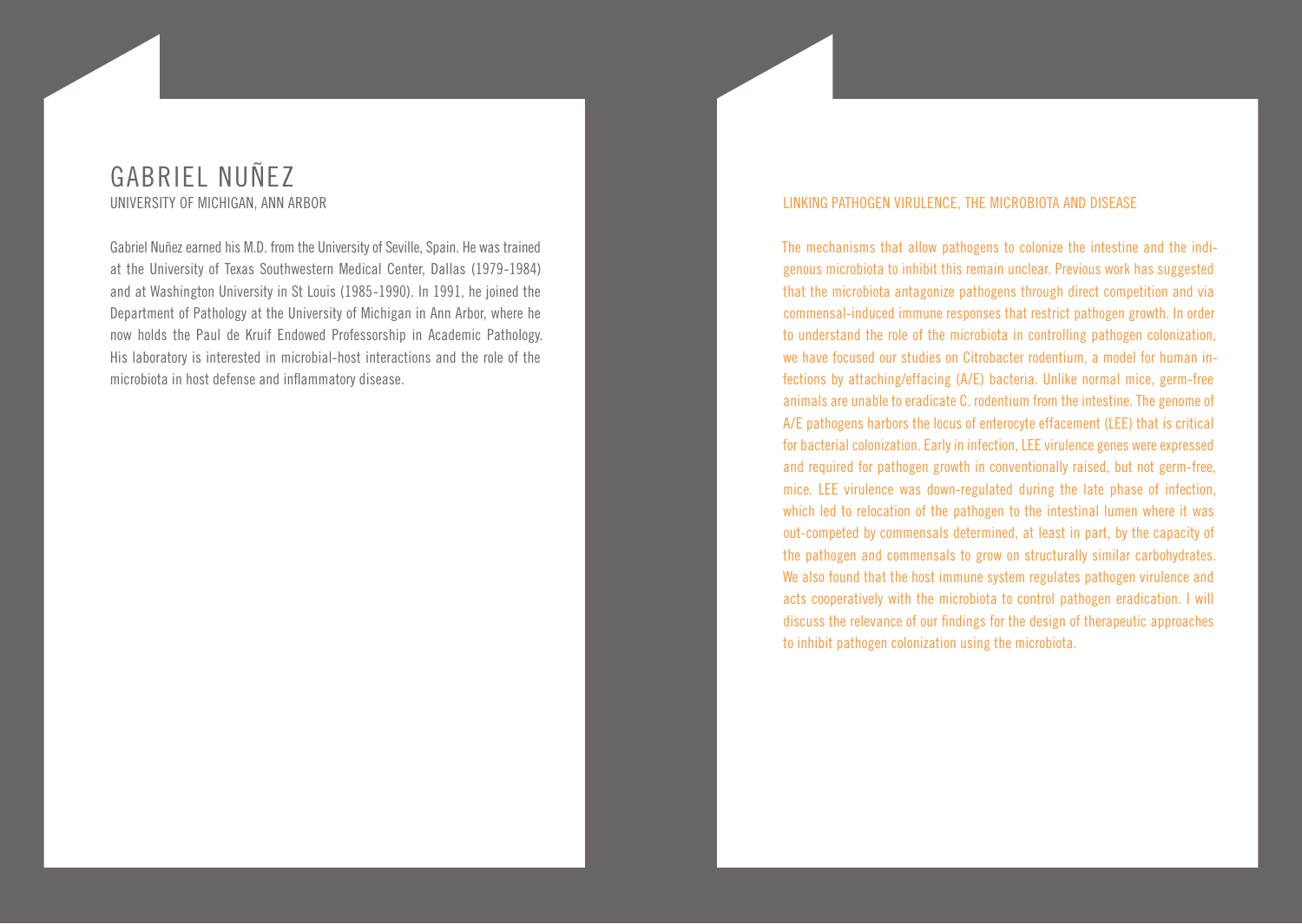### OLIVER PABST RWTH AACHEN UNIVERSITY MEDICAL CENTER

The Pabst lab is working to understand the balancing of immunity and tolerance in mucosal tissues. Current projects concentrate on pathways of IgA induction, the regulation of immune responses to food antigen, and immune cell migration. Oliver Pabst studied Biotechnology and obtained his Ph.D. in the field of Developmental Biology. He then focused on Immunology and became a Professor of Mucosal Immunology at Hanover Medical School, Germany before he took on the position as head of the Institute of Molecular Medicine at the RWTH University, Aachen, Germany.

### RECIPROCAL INTERACTIONS BETWEEN THE INTESTINAL MICROBIOTA AND MUCOSAL ANTIBODIES

Production of immunoglobulin (Ig) A antibodies is a hallmark host-microbe interaction in the gut. IgA induction is supported by different anatomical sites as well as by various T cell-dependent and T cell-independent processes. However, the contribution of distinct pathways to the overall IgA response remains uncertain. Thus, it is currently not clear how we might best exploit the IgA system in prophylactic vaccination and therapy. We are using next-generation-sequencing to study microbiota-triggered IgA responses in the intestine. Our results suggest that in humans and mice antibody responses to the microbiota largely rely on the diversification of memory B cells. Consistently, the clonal composition of the IgA repertoire is preserved despite major changes in the microbiota during antibiotic treatment. Moreover, the gut IgA repertoire was mirrored by memory B cells and the IgA repertoire in mammary glands of lactating mice. Our findings offer an explanation of how antibody responses are regulated to establish symbiotic host-microbe interactions and how maternal antibodies are optimised throughout life to protect the newborn.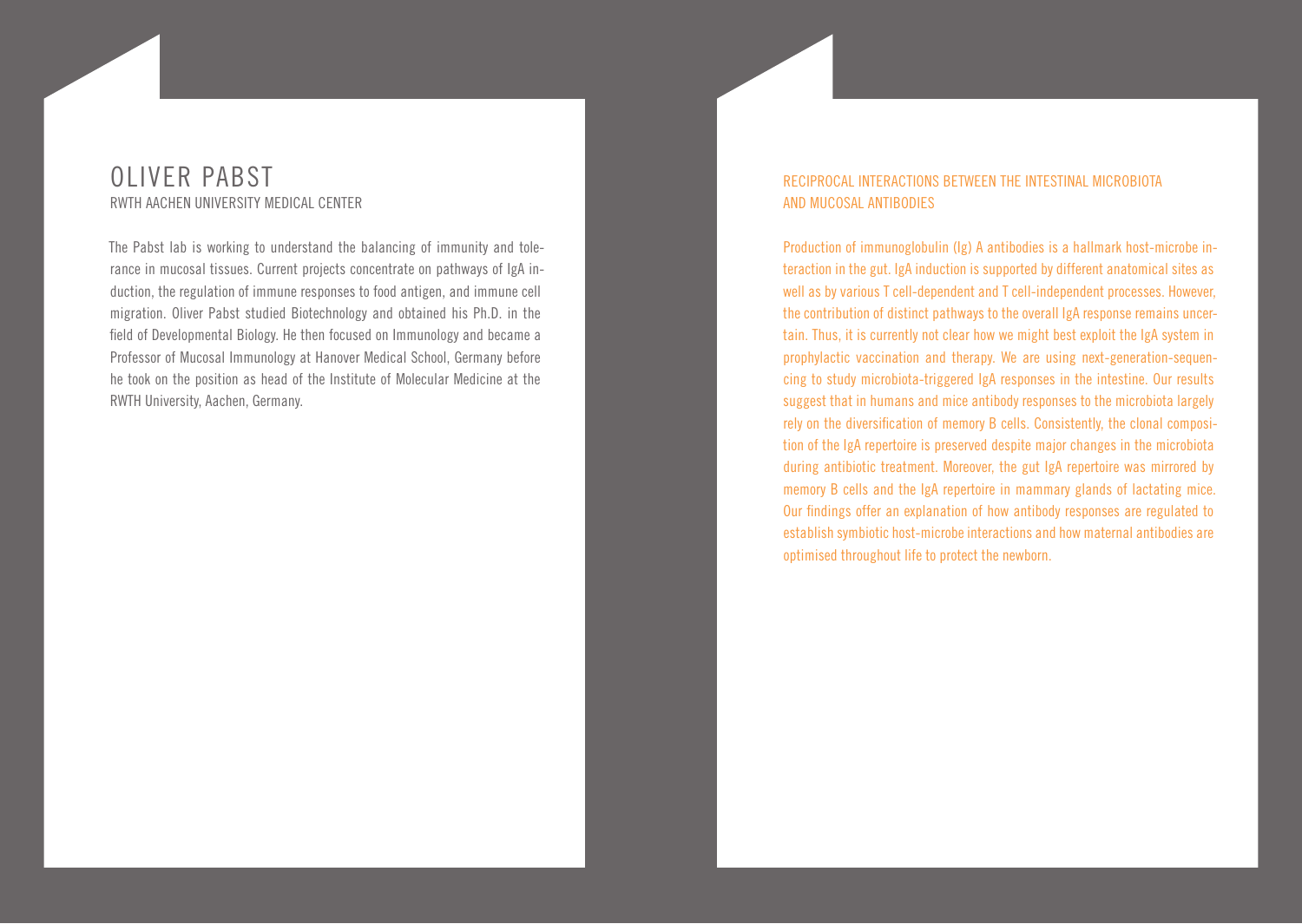### ERIC G. PAMER MEMORIAL SLOAN-KETTERING CANCER CENTER

Eric G. Pamer received his M.D. degree from Case Western Reserve University Medical School and completed clinical training in Internal Medicine and Infectious Diseases at UCSD Medical Center. He was a postdoctoral fellow with Charles E. Davis at UCSD, Maggie So at Scripps Research Institute, and Michael Bevan at the University of Washington before moving to Yale University. In 2000 he moved his laboratory to Memorial Sloan-Kettering Cancer Center in New York, where he has been Chief of Infectious Diseases and, more recently, Head of the Division of General Medicine.

#### MICROBIOTA-MEDIATED DEFENSE AGAINST INTESTINAL INFECTION

Infections caused by antibiotic-resistant bacteria generally begin with the colonization of mucosal surfaces, in particular the intestinal epithelium. The intestinal microbiota provides resistance to infection with highly antibioticresistant bacteria, including Vancomycin Resistant Enterococcus (VRE) and *Clostridium difficile*, the major cause of hospitalization-associated diarrhea. Metagenomic sequencing of the murine and human microbiota following treatment with different antibiotics is beginning to identify bacterial taxa that are associated with resistance to VRE and *C. difficile* infection. We demonstrate that reintroduction of a diverse intestinal microbiota to densely VRE colonized mice eliminates VRE from the intestinal tract. While oxygen-tolerant members of the microbiota are ineffective at eliminating VRE, administration of obligate anaerobic commensal bacteria to mice results in a billion-fold reduction in the density of intestinal VRE colonization. Our studies indicate that obligate anaerobic bacteria enable clearance of intestinal VRE colonization and may provide novel approaches to prevent the spread of highly antibiotic-resistant bacteria.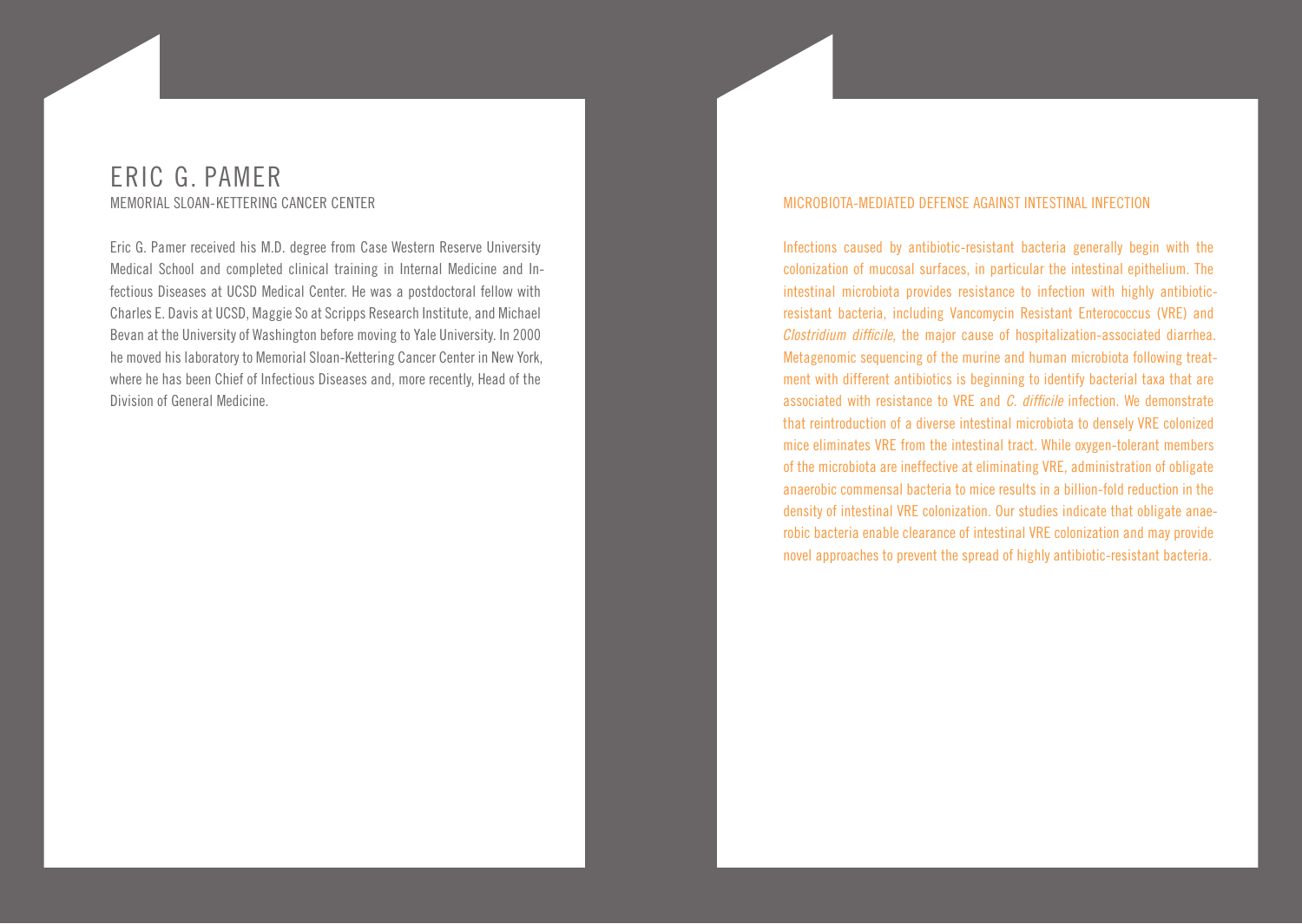### HARALD RENZ UNIVERSITY OF MARBURG

Prof. Harald Renz is director and chairman of the Institute of Laboratory Medicine and Pathobiochemistry of the Philipps-University Marburg, Germany. He is currently the President of the German Society of Allergology and Clinical Immunology. He coordinates the inter-regional Research Consortium of Allergies and Asthma, and serves as vice-speaker of the Universities of Giessen and Marburg Lung Center. His research interest is the pathogenesis of allergies and asthma.

#### ENVIRONMENTAL MICROBES IN THE HYGIENE HYPOTHESIS

Overwhelming evidence indicates a strong impact of environmental microbes on the programming and the development of (early) immune responses. Based on clinical and epidemiological data, a certain exposure of environmental microbes – particularly of bacteria – seems to be an important pre-requisite for programming immune responses towards the tolerance default program. Such programming on the level of the adaptive immune responses is necessary, and required in order to prevent unwanted (chronic) inflammatory diseases and many autoimmune diseases. The grand challenge is to define the appropriate microbial environment on the cellular and molecular level in order to delineate the underlying mechanism of microbe-host interaction. Microbial diversity is one important finding the scientific community largely agrees upon. Conversely, reduced diversity is closely linked to several clinical phenotypes that precede the clinical onset of the disease, suggesting a cause-effect relationship. This concept implies the loss of evolutionary co-evolved microbial strains and is the result of changes in lifestyle condition. The great challenge is to delineate the molecular pathomechanism of gene-environment interactions and the impact of microbial communities on this complex and intimate relationship. Therefore, it is urgently needed to move this research field towards translational activities.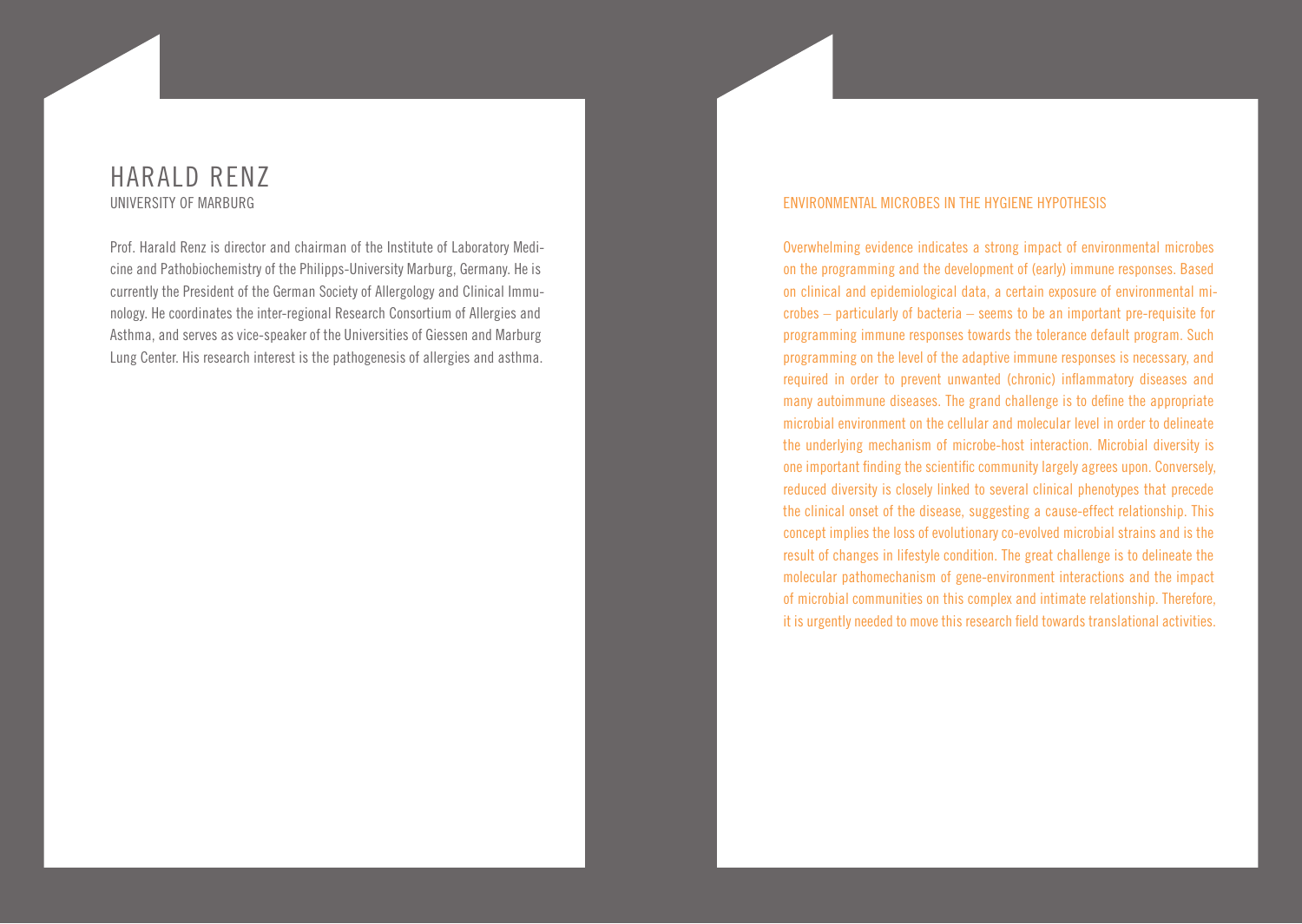### LOTHAR STEIDLER ACTOGENIX NV

Lothar Steidler is co-founder of ActoGeniX, where his department engineers novel recombinant Lactococcus lactis, designed for in vivo production of therapeutic proteins (cytokines, peptides, allergens). He has assisted in providing regulatory (clinical as well as environmental) documents for several authorities (US, CA, SE, NL, BE). His expertise extends especially to the field of using live, genetically modified microbiota as therapeutics, GMP production and environmental impact assessment of such organisms within the context of clinical trials. Lothar Steidler is a molecular microbiologist (Ghent University, PhD 1995). He Invented and pioneered "TopAct" technology (www.actogenix.com/technology; Science, Steidler et al. 2000; 289:1352-1355): the use of recombinant microbiota for topical and active delivery of proteins. A robust environmental containment system (Nature Biotechnology, Steidler et al. 2003; 21:785-789) enabled advance into the first clinical studies ever, using genetically modified microorganisms as therapeutics.

### GENETICALLY MODIFIED LACTOCOCCUS LACTIS FOR PRECISION INTERVENTION IN THE GI TRACT

There is a clear deficit in translating microbiome research towards medical applications. Filling this gap represents a genuine challenge to the community. ActoGeniX is at the forefront in performing clinical research with live GM bacteria - ActoBioticsTM - for topical and active (TopActTM) protein delivery (hTFF1, anti-TNF, IL-10, auto-antigens). TopActTM can greatly add to the field by its inherent capacity to deliver high-end therapeutics. It can harvest potential therapeutics from the microflora as well as target components thereof. High throughput methodology can be applied to visualize deeper understanding of functionalities within the microbiota. This may in an elegant way combine the acquisition of fundamental understanding and translation thereof.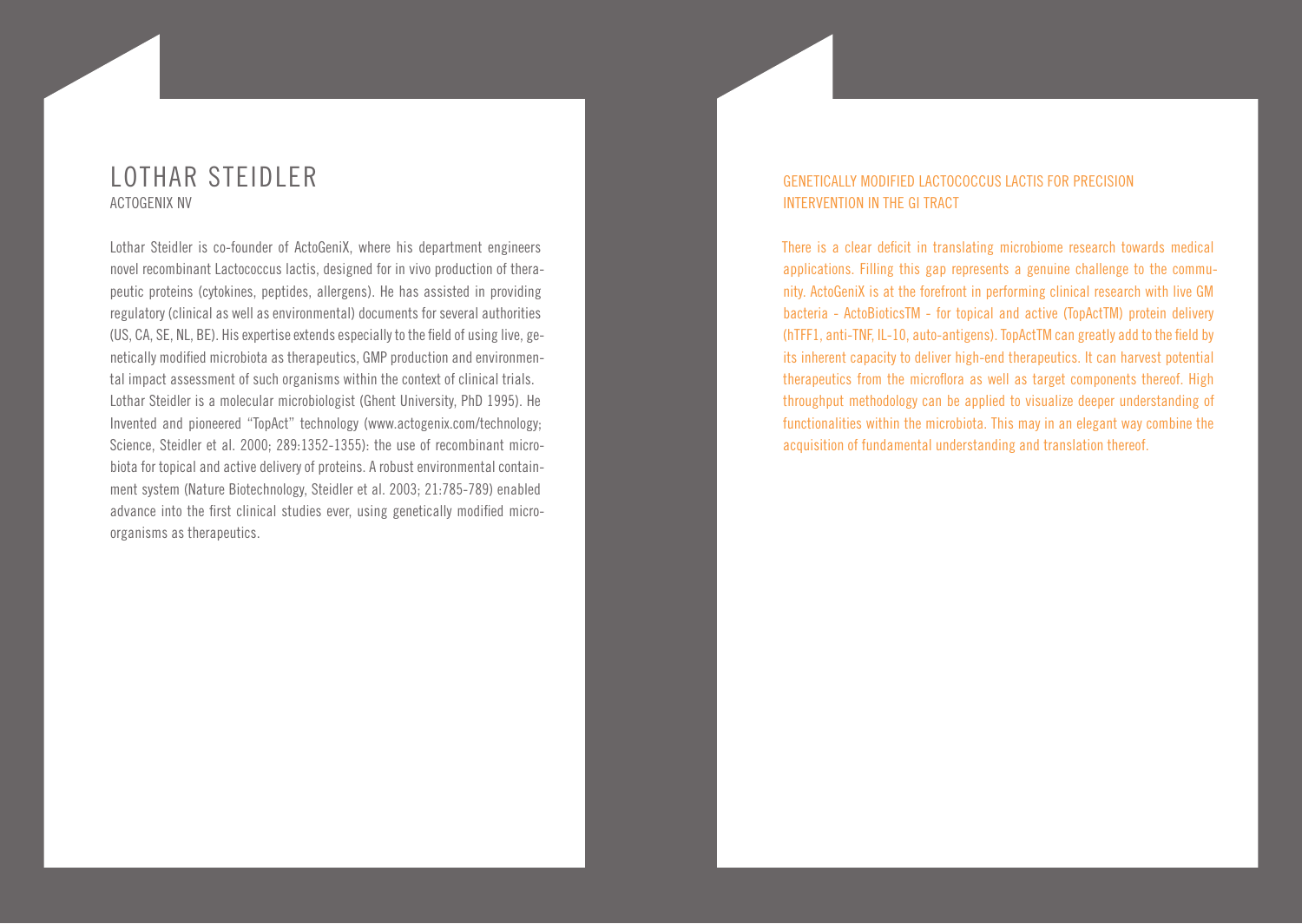### ARNE TRAULSEN MAX PLANCK INSTITUTE FOR EVOLUTIONARY BIOLOGY

Arne Traulsen (born 1975) studied geophysics and physics in Kiel, Leipzig and Gothenburg. He finished his Diplom in theoretical physics at Leipzig University on spatiotemporal stochastic processes in 2002 and obtained his Ph.D. in theoretical physics at the University of Kiel in 2005, focusing on the connection between statistical physics and evolutionary game theory. With a scholarship from the National Academy of Sciences Leopoldina, he continued as a PostDoc Researcher at Harvard University, where he worked with Martin Nowak on the Program for Evolutionary Dynamics, shifting his focus towards Biology. Since 2007, he has been working at the Max Planck Institute for Evolutionary Biology. From 2008-2013, his group was funded by an Emmy-Noether fellowship of the German Research Foundation, from 2010-2014 he was an independent research group leader funded by the Max Planck Society. In 2012, he became an Honorary Professor for Mathematical Biology at the University Lübeck. In 2014, he was appointed as a director of a new department of evolutionary theory.

#### GAMES BETWEEN MICROBES WITH RULES SET BY THE HOST?

Evolutionary game theory provides a powerful way to think about interactions between different phenotypes. This mathematical approach allows us to make very general statements about the stability of communities, and is particularly powerful for analyzing the interplay of competition and cooperation and the emergence of polymorphisms. Can this theory be applied to microbial communities in the gut? A combination of simple models and experimental data shows that some general statements about the dynamics in such communities can be made, but a bottom up approach based on transparent mathematical models requires a different view on the data, and in some cases laborious experiments.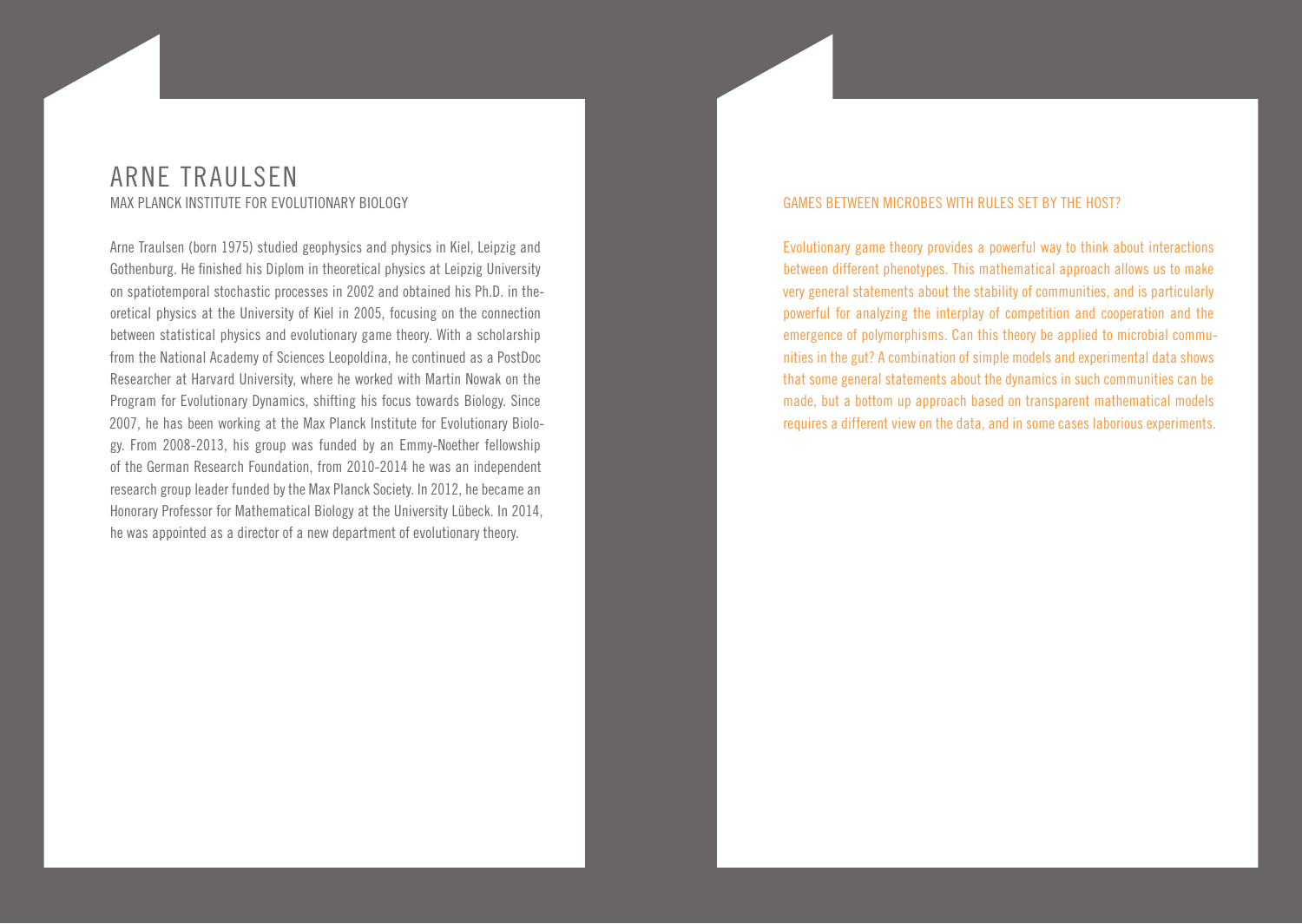### JAN WEHKAMP UNIVERSITY HOSPITAL TÜBINGEN

Prof. Dr. Jan Wehkamp studied Medicine in Lübeck. Following several research stays in the USA and Germany as a student, post-doc, and later as a faculty member of the University of California, he returned to Germany to work at the Dr. Margarete Fischer Bosch Institute for Clinical Pharmacology, and the Robert Bosch Hospital in Stuttgart, where from 2007 till 2012, beside receiving his clinical training, he led an Emmy Noether Junior Research Group. A specialist in Clinical Pharmacology, he is currently also receiving training in Internal Medicine and Gastroenterology. In 2014 he was appointed to a professorial post at the University Hospital Tübingen. His main research interest lies in translating newly gained insights of relevance for the body's immune barrier into applied therapy.

#### COMPROMISED MUCOSAL ANTIMICROBIAL DEFENSE AS A DRIVER OF CHRONIC INTESTINAL INFLAMMATION

We survive because we adapted to a world of microorganisms. All our epithelial surfaces participate in keeping up an effective barrier against microbes while not initiating ongoing inflammatory processes and risking collateral damage to the host. Major players in this scenario are antimicrobial peptides (AMPs). AMPs participated in a preservative co-evolution with a complex microbiome. Particularly interesting interactions between host barrier and microbiota can be found in the gut. Crohn's disease of the small intestinal mucosa is associated with different defects of Paneth cells, an intestinal epithelial cell producing large amounts of antimicrobial peptides. Other mechanisms for distinct antimicrobial-defensin deficiencies are associated with the colonic type of Crohn's disease or ulcerative colitis. Recent research suggests that advancing our understanding of the circumstances of such interactions between gut microbiota and host AMPs should have therapeutic implications for different intestinal disorders.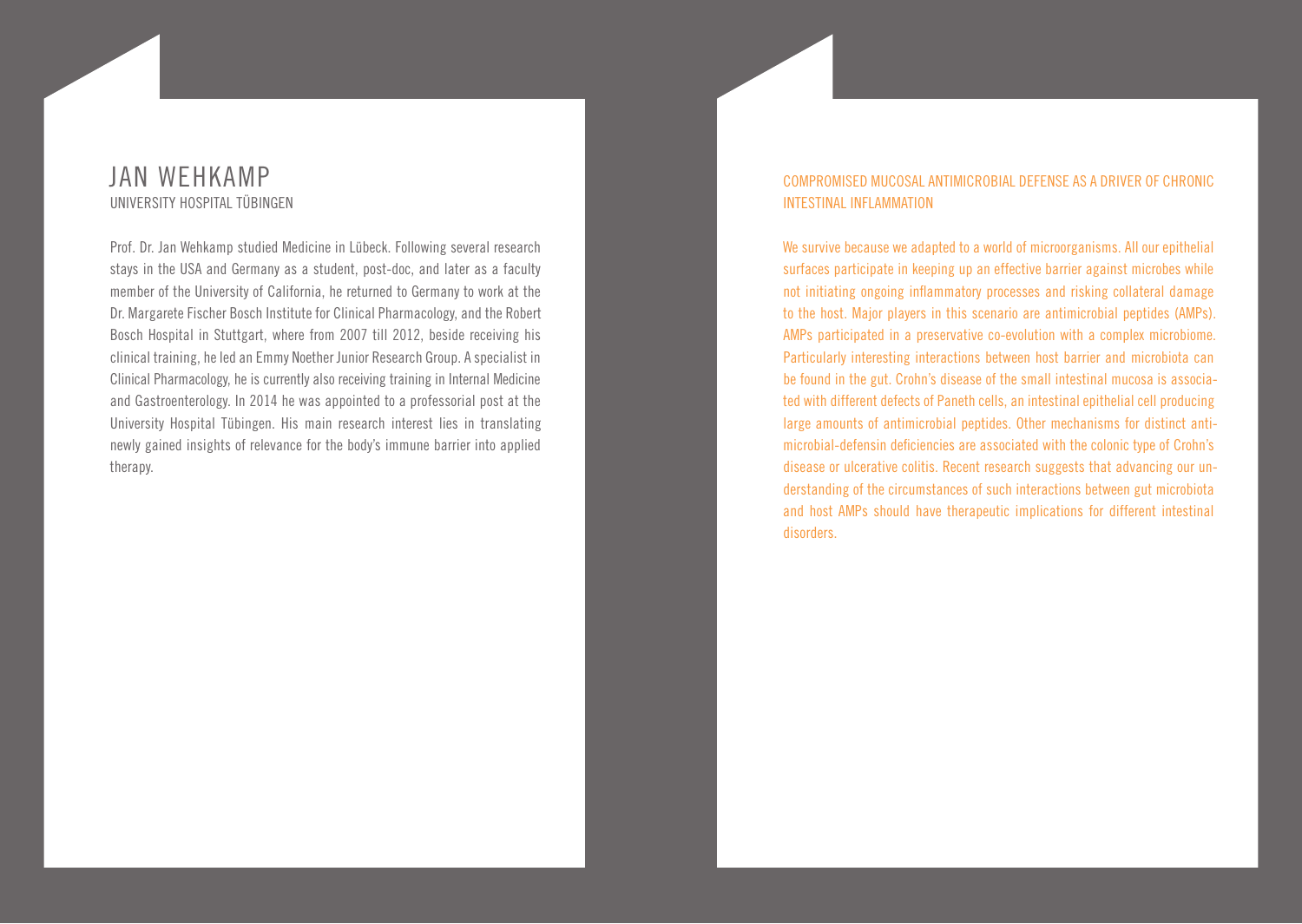### STEPHAN C. BISCHOFF UNIVERSITY OF HOHENHEIM

Studies of Medicine in Mainz/Germany and Strasburg/France. 1989 Research Fellow at the Institute for Clinical Immunology, University of Bern/Switzerland. 1992 Clinical Assistant at the Department of Gastroenterology, Hepatology and Endocrinology, University Medical School of Hannover, Germany. 1998 Assistant Professor and Board Member of the Boards of Specialists in Gastroenterology, Allergology and Nutritional Medicine. 2002 Associate Professor of the Hannover Medical School. 2002-03 Visiting Professor at Columbia University, New York. 2004 Nominated Full Professor and Chair of Nutritional Medicine and Prevention at the University of Hohenheim in Stuttgart/Germany. 2006-2010 Vice Dean of the Faculty of Life Sciences, Since 2007 Executive Director of the Institute for Nutritional Medicine of the University of Hohenheim and Medical Co-Director of the Center of Nutritional Medicine of the Universities of Hohenheim and Tübingen. Incorporator of the German Society of Mucosal Immunology. 2012-14 President of the German Society for Nutritional Medicine.

### JULIA-STEFANIE FRICK UNIVERSITY HOSPITAL TÜBINGEN

Professor Julia Frick studied medicine in Ulm. After her studies, she went on to specialize in medical microbiology at the Institute of Medical Microbiology and Hygiene at the University Hospital of Tübingen. In 2012 she was appointed Professor for Mucosal Immunology and Microbiome at the Institute of Medical Microbiology and Hygiene at the University Hospital of Tübingen. Her research focus lays on the role of commensal bacteria-host interactions in the development or prevention of systemic or intestinal chronic inflammatory or infectious disorders. Her work centers on the identification of commensal bacteria or components of commensal bacteria preventing systemic or intestinal inflammation, characterization of the interaction between commensal bacteria and the intestinal host target cells that result in prevention of inflammation and the identification of the cell signalling processes induced by commensal bacteria and supporting maintenance of intestinal homoeostasis.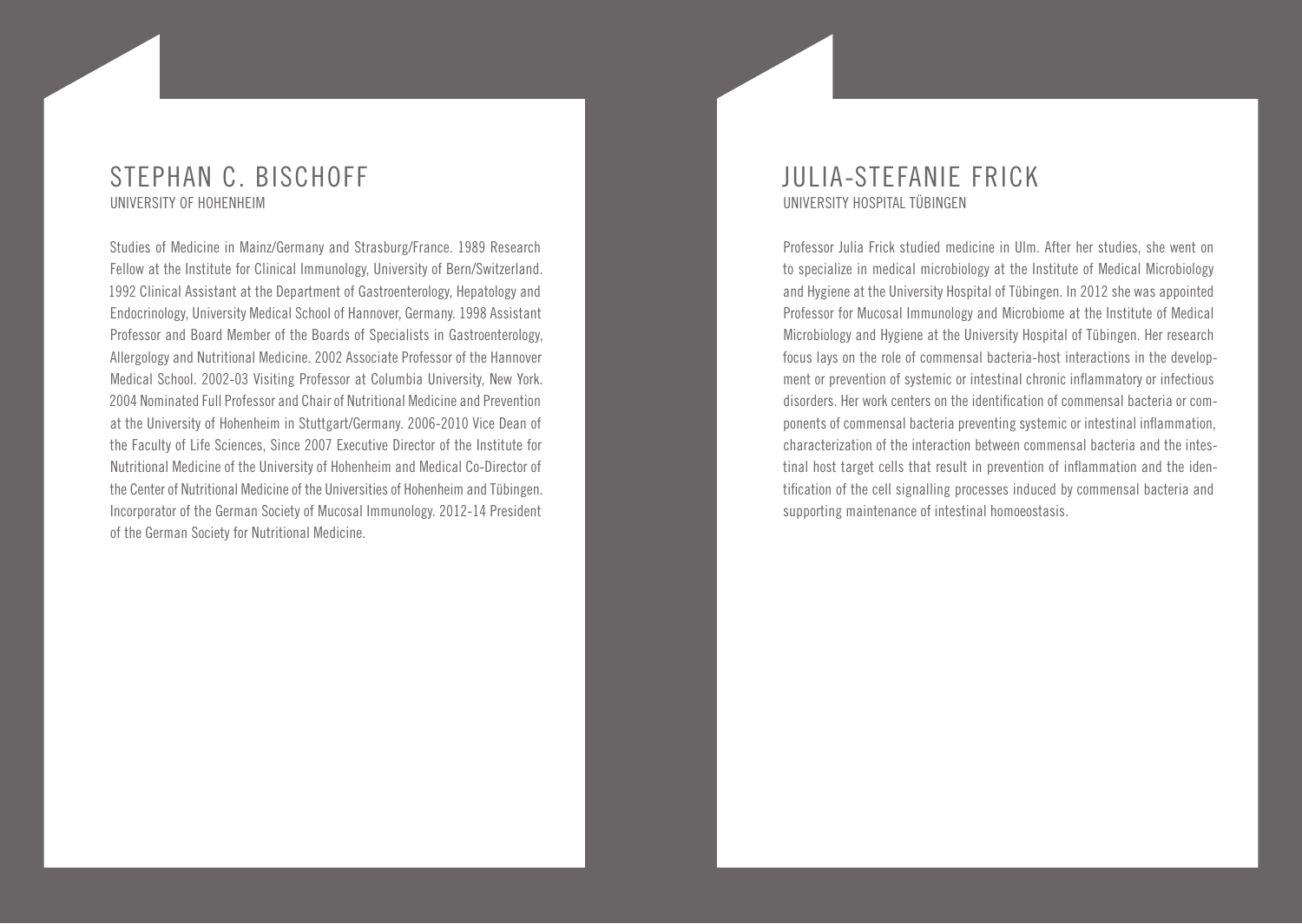### DIRK HALLER TECHNICAL UNIVERSITY OF MUNICH

Dirk Haller studied food technology and Nutrition Science at the University of Hohenheim (1990-1997) and received his Ph.D. in Microbiology and Immunology in 1999. He worked for a year at the Nestlé Research Center in Switzerland before continuing his research as a DFG Emmy Noether fellow at the University of North Carolina (2001-2002) and the Technical University of Munich (2003- 2006) where he became Associate professor in 2006 and advanced to a full professorship in 2008. As Professor of Nutrition and Immunology and head of the department of Nutrition and Food Sciences his research activities are focused on the basic understanding of the role of nutrition and the gut microbiome in the initiation, prevention and therapy of chronic inflammatory diseases, specifically focusing on inflammatory bowel diseases and intestinal tumorigenesis. Prof. Haller and his group are among the leading publishing experts on the interactions between microbiota, nutrition and gut health targeting novel mechanisms in chronic intestinal inflammation. He is the main founder and coordinator of the DFG Priority Program "Intestinal microbiota – a microbial ecosystem at the edge of immune homeostasis and inflammation".

### PHILIP ROSENSTIEL UNIVERSITY OF KIEL

Philip Rosenstiel studied medicine in Kiel and Boston and graduated in 2001. During his studies he was awarded a research scholarship from the BMEP. He spent this time at the laboratories of Patsy Nishina (Jackson Lab, Maine) and Jeffrey Isner (St. Elisabeth Medical Center, Tufts University) working on mouse genetics and gene therapy. He received his M.D. degree on the characterization of a neurotrophic factor in 2003. As a postdoc, he then moved to the Dept. of Medicine in Kiel for medical training in Mucosal Immunology with Ulrich Fölsch and Stefan Schreiber. During that time he worked as a delegated postdoc at the MPI of Molecular Genetics in Berlin. Currently, he holds a professorship in Molecular and Evolutionary Medicine at the University of Kiel. He also serves as a member on the steering committees of several large-scale consortia in human disease research (e.g. ICGC MMML-Seq, Excellence Cluster Inflammation at Interfaces, SysMEDIBD, EMED). In 2012 Philip Rosenstiel became Director of the Institute of Clinical Molecular Biology.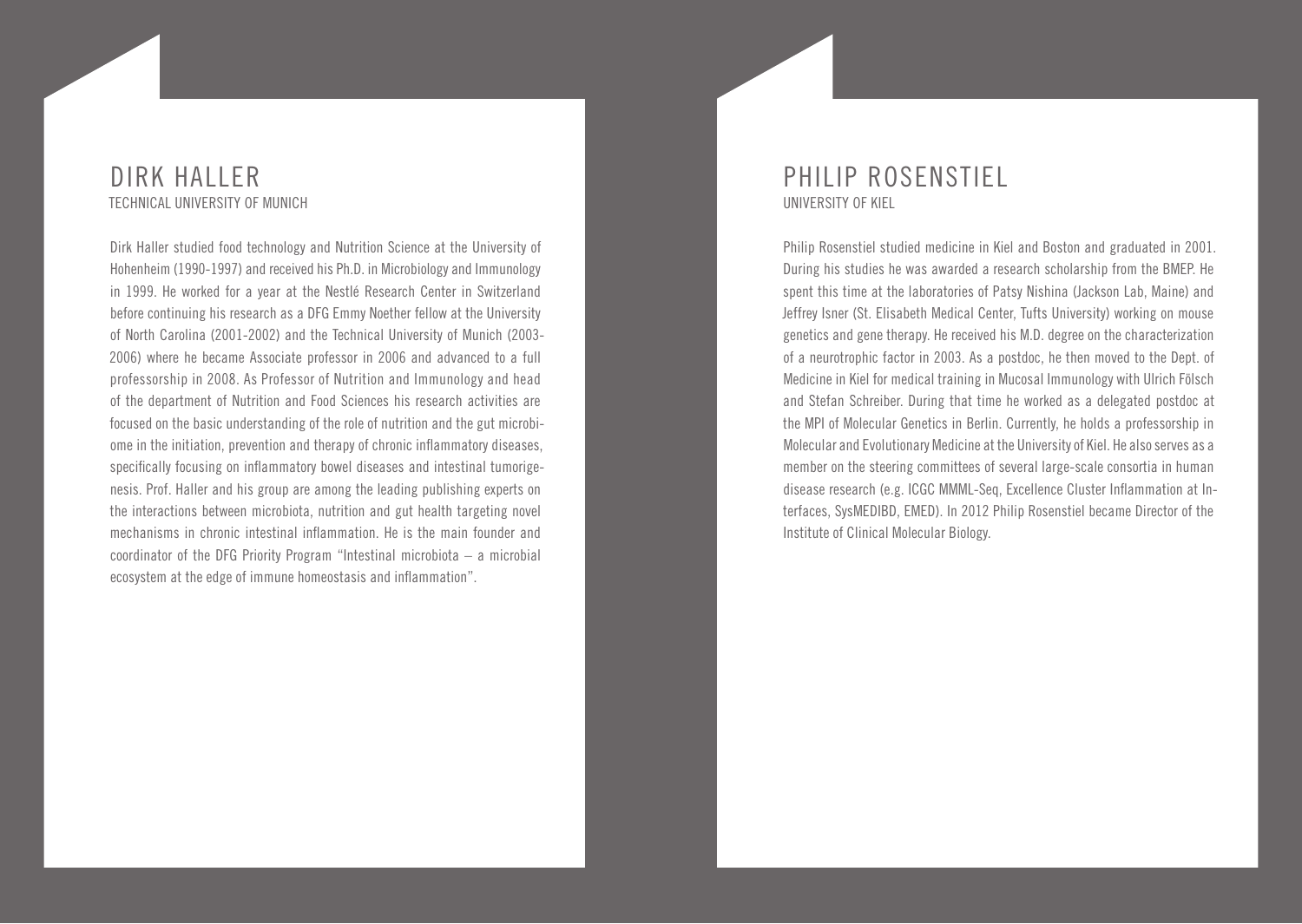### HARTMUT WEKERLE MAX PLANCK INSTITUTE OF NEUROBIOLOGY

Hartmut Wekerle was director and member of the Max Planck Institute of Neurobiology. In 2012 he was awarded a Hertie Senior Professorship, and he leads an Extended Emeritus Group.

Hartmut Wekerle's scientific research focuses on the mechanisms initiating and driving multiple sclerosis and its experimental models, which imply autoimmune attacks against the nervous system. Wekerle's work led to the identification of brain reactive autoimmune T lymphocytes in the immune system. Most recently, he identified the commensal bacterial gut flora as a factor triggering the pathogenic potential of immune cells. He develops and uses new imaging approaches to detail the mechanisms of autoimmune T cell migration into the brain. Wekerle has received numerous awards, including the Jung Prize, Zülch Prize, Koetser Prize, Charcot Award (MS International Federation), Grand Prix Louis D. (Institut de France), and a Koselleck Award (DFG). He holds an Honorary Professorship of the University of Munich and Honorary Doctorates of the Universities of Hamburg and Würzburg. He is a member of the German Academy of Science (Leopoldina).

## NOTES